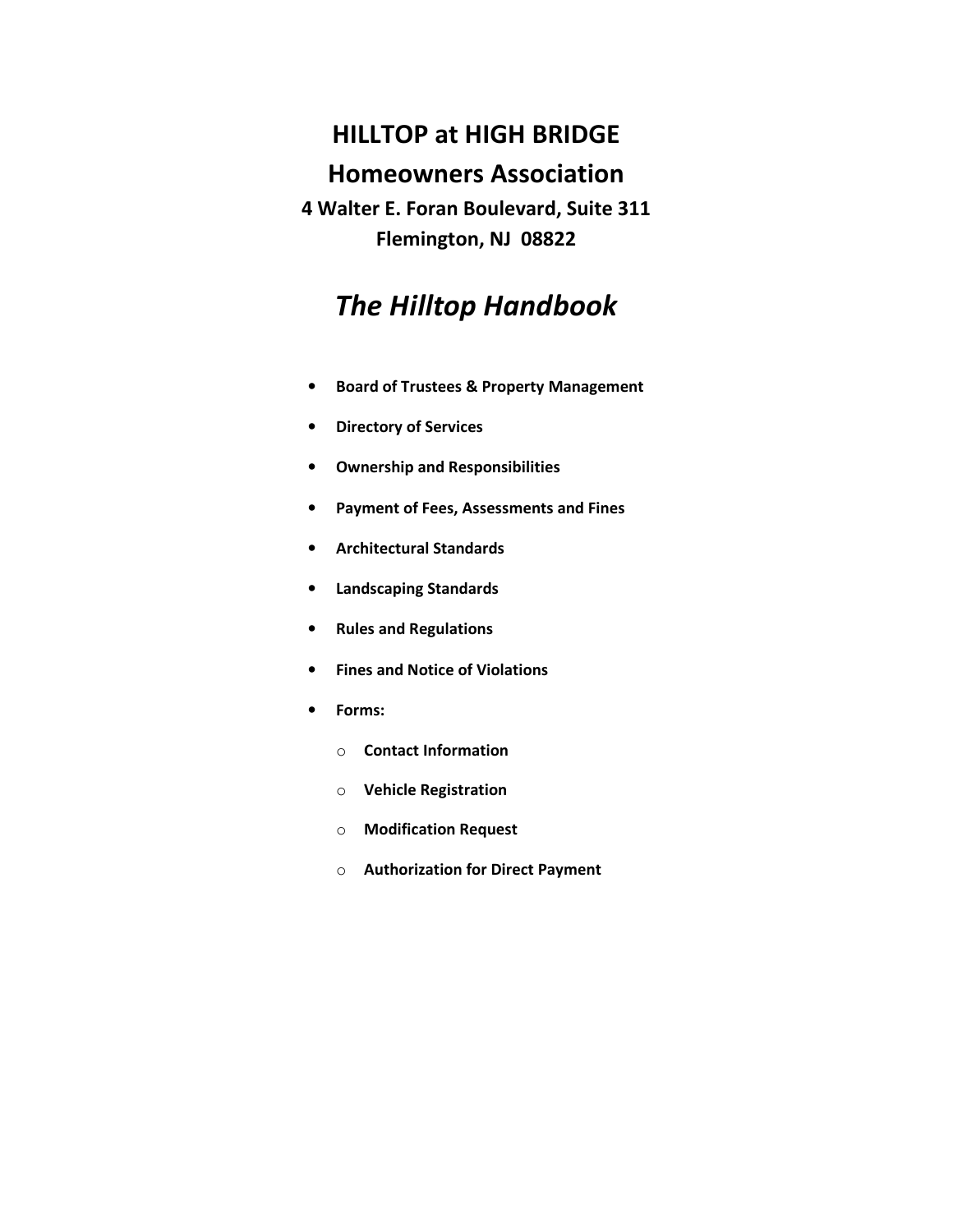# Board of Trustees and Property Management

### Board of Trustees

The Hilltop at High Bridge Homeowners Association is governed by a Board of Trustees elected by its members. Any homeowner of record in good standing (no violations and account paid in full) can serve on the Board of Trustees. Board members serve in a voluntary capacity without compensation. The Board of Trustees is responsible for the fiscal and physical management of the Association. They contract for maintenance of the property, adopt the annual operating and reserve budgets, maintain proper insurance coverage, and enforce the rules and regulations of the Association.

Please direct all complaints, requests, and other issues to the Property Management office. If you want to speak to one or more members of the Board about an Association matter, please attend the monthly Board meeting to address your issue to the Board.

### Property Management

The Association contracts with a community property management company for financial services and administrative support. Property Management is responsible for all financial accounting, contract negotiation and project coordination, site inspections, and enforcement of the rules and regulations of the Association.

| <b>Access Property Management</b>                              | Telephone: (908) 806-2600   |
|----------------------------------------------------------------|-----------------------------|
| 4 Walter E. Foran Boulevard, Suite 311<br>Flemington, NJ 08822 | FAX: (908) 806-7383         |
| Principal: Wayde Scheffer                                      | Emergency: (877) 268-8598 * |

\* This number is for after-hour emergencies only. Do not use it during normal business hours or to report ordinary problems and maintenance requests.

# Correspondence

All complaints and requests must be forwarded in writing to:

Hilltop at High Bridge Homeowners Association 4 Walter E. Foran Boulevard, Suite 311 Flemington, NJ 08822

Do not send homeowner correspondence with your payment; the bank will not forward it to the Association.

The Association will not respond to or act upon anonymous complaints or vague accusations. The identity of any resident or homeowner registering a complaint is kept confidential.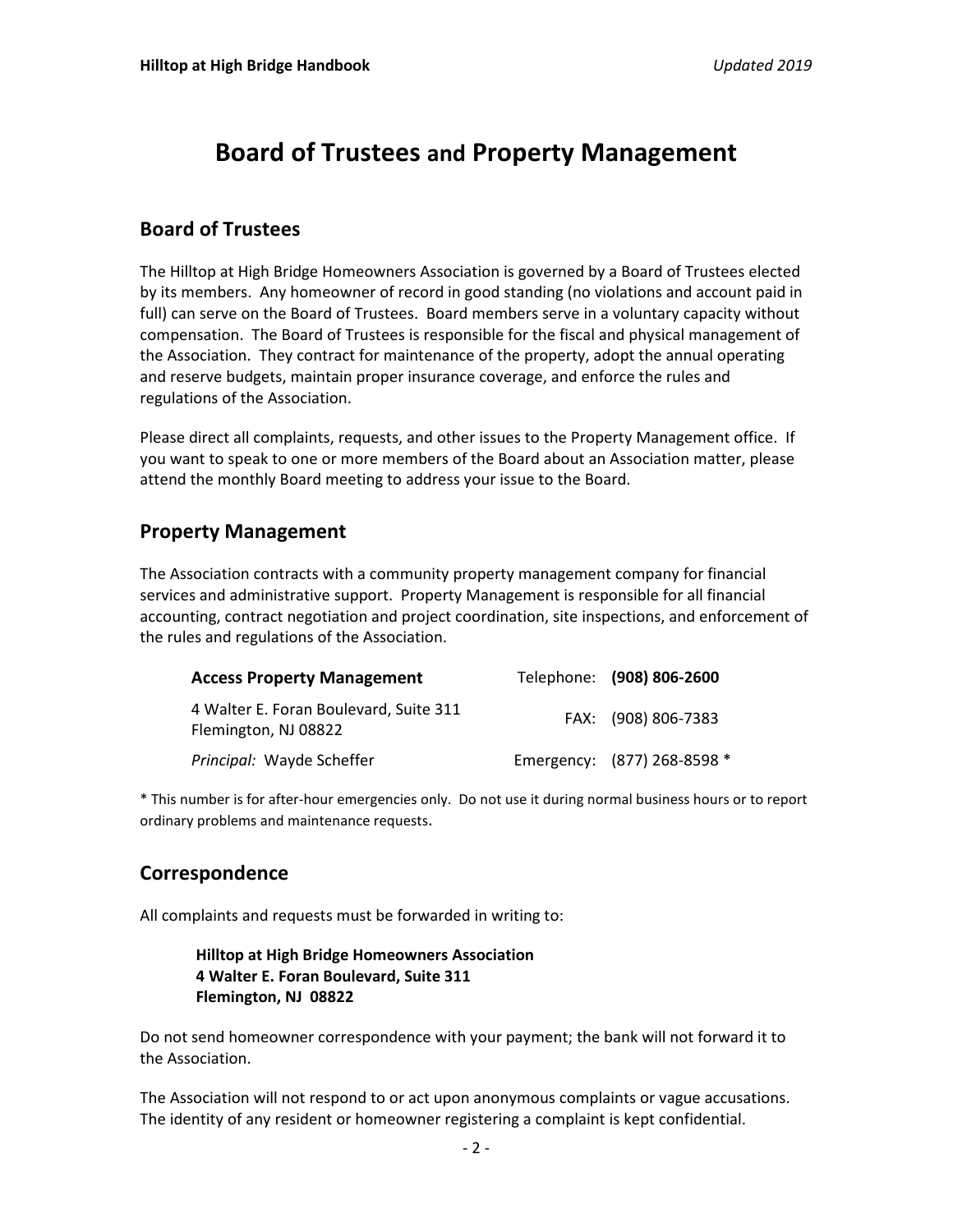## Meetings

The Board of Trustees meets monthly to conduct Association business. Any homeowner can attend the Open Session part of the meeting; contact the Property Manager for the place and time. Homeowner issues requiring Board consideration must be presented in writing to the Management Company ten (10) days prior to the meeting.

The Association's Annual Meeting is held in May and is open to all members. Elections to the Board of Trustees are conducted at the Annual Meeting. The meeting notice, voting ballots and proxies are mailed to homeowners before the meeting.

Any homeowner can obtain a copy of the most recent meeting minutes by post or email. Contact the Property Management office to get on the mailing list. Any homeowner can make an appointment with the Property Manager to view records of past meeting minutes.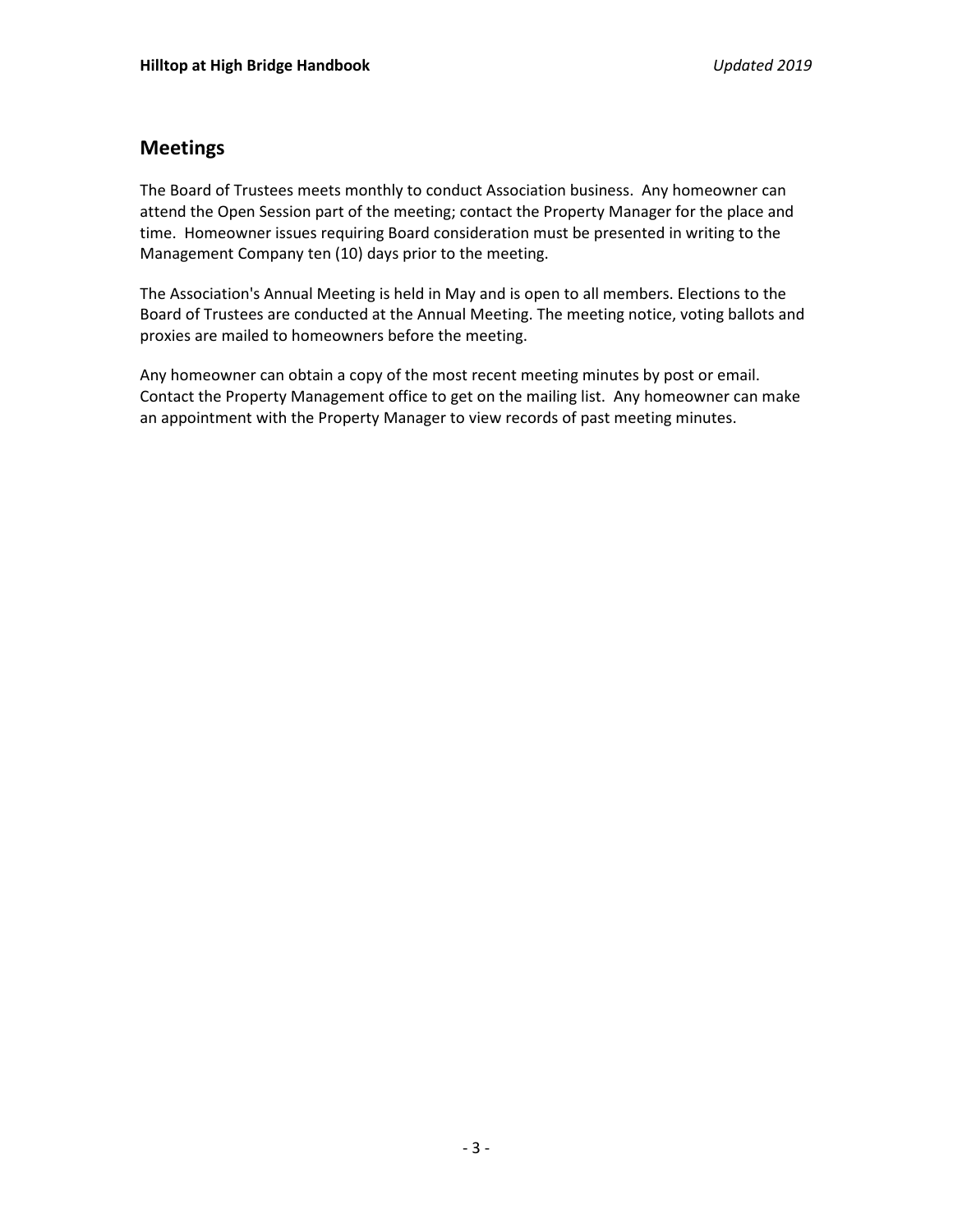# Directory of Services

### Borough of High Bridge

Borough Hall, 97 West Main Street, High Bridge, 908-638-6455, www.highbridge.org

Borough Hall assesses property values, collects property taxes, issues dog licenses, collects water and sewer treatment fees, issues building permits and Continuing Certificates or Occupancy. Contact Borough Hall to address issues before Mayor and Borough Council.

The Borough of High Bridge issues building permits and performs inspections. Permit forms and instructions are available at the Borough Hall office. When work is completed, contact Borough Hall to schedule inspections.

The Borough of High Bridge requires a Continuing Certificate of Occupancy for any change of resident owner or tenant. Contact Borough Hall to arrange for a CCO inspection prior to the sale or rental of your townhouse.

## **Electricity**

First Energy – Jersey Central Power & Light (JCP&L), 1-800-662-3115, www.firstenergy.com

### Natural Gas

NUI – Elizabethtown Gas, 1-800-242-5830, www.elizabethtowngas.com

### Phone, TV and Internet Services

CenturyLink, 1-800-829-8009, www.centurylink.com

Comcast Xfinity, 908-689-3355, www.xfinity.com

CenturyLink and Comcast are the local carriers providing telephone, television and internet services for Hunterdon County. Alternative internet and TV services are also available via satellite dish and independent carriers. Cell phone service is available through wireless carriers.

All wiring must be run underground and through the inside walls. Wires, cables and antennae cannot be installed on the outside of the building.

Satellite dishes are permitted with Board approval (see Architectural Standards).

### Water and Sewer

Borough of High Bridge Utilities Department, 908-638-6588, www.highbridge.org

The Borough bills quarterly for water usage and sewer treatment. Water usage is charged for every 1,000 gallons used. Sewer treatment charges are based on water usage.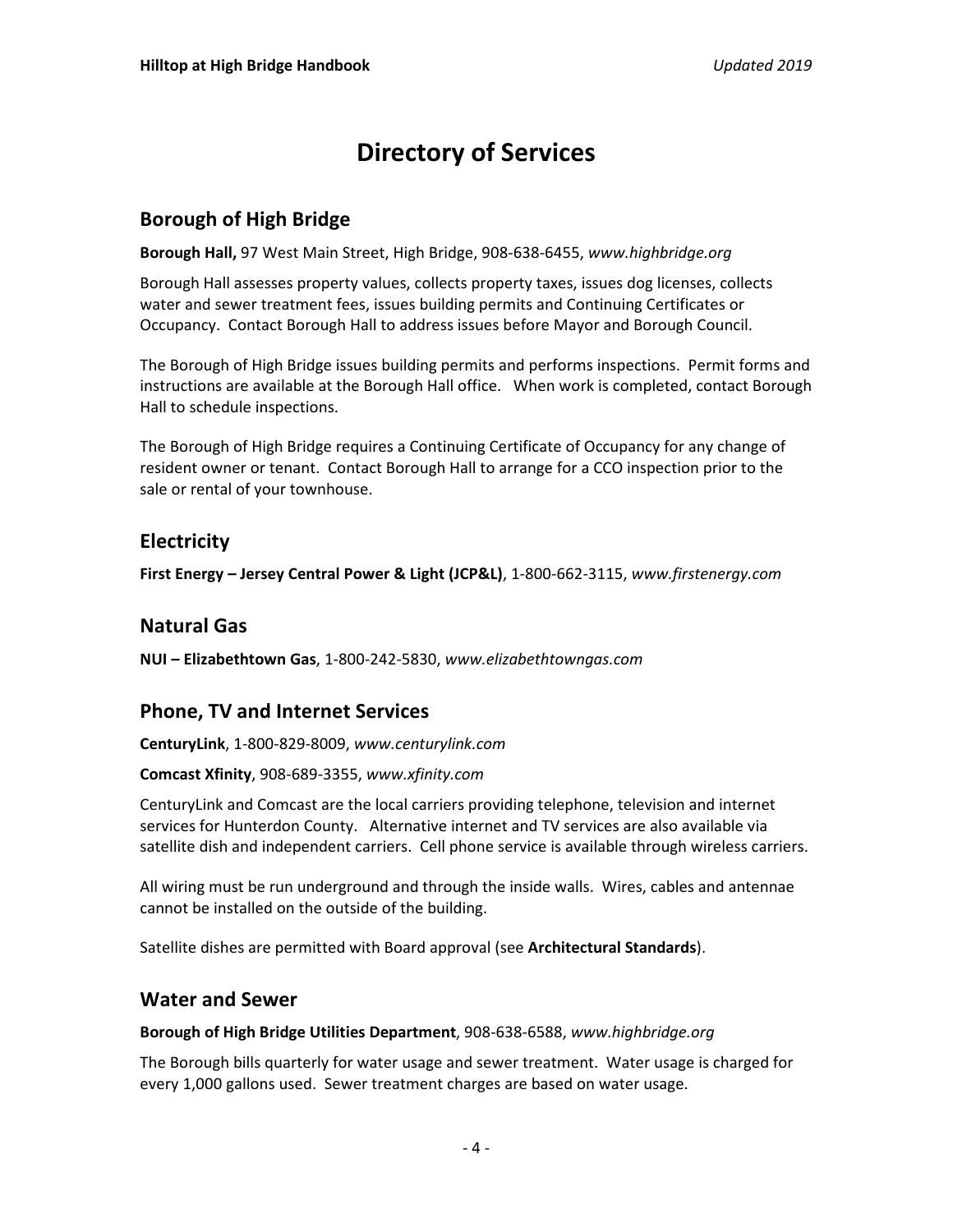# Garbage and Recycling

The Association contracts with a waste management company for garbage collection and recycling services. Contact the Property Manager for recycling and bulk pickup schedules and to report problems with garbage.

Put bags of household garbage in the dumpster. Dumpster garbage is collected twice per week. Do not put garbage on the ground inside or outside the trash fence. If the dumpster is full, try another dumpster nearby. Do not load the dumpster with cardboard boxes and bulk items; instead, dispose of boxes with your recycling and large items with bulk pickup.

Recycling is the law in the State of New Jersey. All recyclable material, including newspapers, magazines, junk mail and cardboard, may be co-mingled and combined with other recyclable items, including glass of any color, aluminum, tin, paper and plastic #1–7, any size and any shape. Glass and metal recyclables can be placed in a single reusable container or in a clear plastic bag. Paper recyclables can be bundled or boxed: cross-tie newspapers, magazines, single-ply cardboard (such as cereal boxes and gift boxes), corrugated cardboard, and junk mail (not shredded) in separate bundles 8- to 12-inches high.

High Bridge sponsors a one-day electronics recycling event every year at the end of April. All electronics (anything with a plug or battery) are accepted, including cables and accessories.

Waste management takes bulk items on a prearranged schedule. Contact the Property Manager for the pickup schedule and to request disposal service for bulk items. Place only authorized items outside the dumpster the evening before pickup; do not block access to the dumpster.

Waste management will not take construction debris, hazardous materials, tube TVs, or appliances containing Freon (refrigerator, freezer, air conditioner). Make arrangements for proper disposal of those materials at the local transfer station.

#### Hunterdon County Transfer Station, 908-236-9088

The transfer station is located on Petticoat Lane and is open weekdays and on Saturday mornings, and accepts all refuse, recycling, bulk and clean-up items.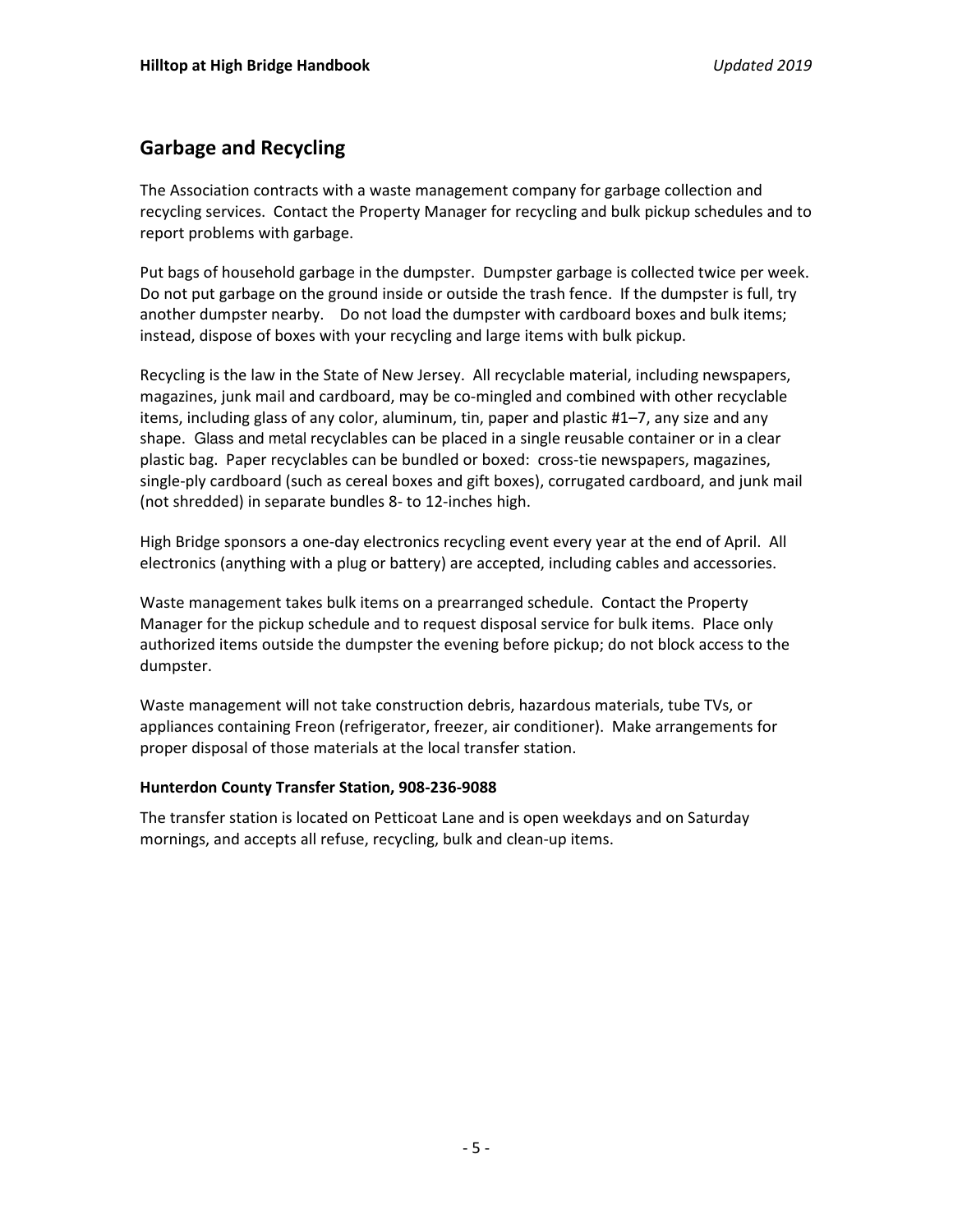# Ownership and Responsibilities

**Hilltop at High Bridge** is a planned unit development with 81 single-family units of attached townhouses located on 15 acres. Each property is deeded a FEE SIMPLE title: the unit is conveyed legally as a residential home (not a condominium) and the homeowner assumes full responsibility for the entire townhouse and its property as marked on the survey. Basically, each homeowner owns and is responsible for the townhouse unit, the part of the building it occupies (including foundation, siding, roof and gutters), the water and sewer lines attached to it, the entry walk and stoop in the front, the deck/patio in the back, and the grounds within its property lines.

Each homeowner is a member of the Hilltop at High Bridge Homeowners Association that is mainly responsible for maintaining the property owned in common and certain additional services of common benefit and convenience to the membership. The Board of Trustees works with the Property Manager to budget funds and to schedule services. The homeowner is entitled to make improvements and repairs consistent with these guidelines.

## **Buildings**

The Association provides scheduled maintenance as follows:

- Exterior Maintenance and Painting is performed every 5 years: replace isolated pieces of damaged siding resulting from normal wear and tear; caulk around doors and windows; paint exterior siding and trim; paint front doors; paint railings.
- Gutter Cleaning is performed annually, in the fall after the leaves have fallen. There is no provision for emergency service.

The Homeowner is responsible for large-scale replacement of the siding on their unit. The Homeowner is responsible for gutter replacement and for gutter maintenance if the service must be performed immediately to avoid water damage. The Association is not liable for damage due to clogged gutters and downspouts.

The Homeowner is responsible for their roof, gutters, siding, windows, doors, light fixtures, entry walk, front porch, railings, deck, patio, foundation, chimney and flue pipes and caps, attic fan and vent, and all internal elements (plumbing, electrical wiring, fireplace, heating, air conditioning, appliances, etc.).

The Homeowner is responsible for grading and water drainage away from the foundation within their property lines. The Association is not liable for damage due to poor drainage.

The Homeowner is responsible for all repairs of any damage to their property, regardless of the cause (see **Damages and Insurance**). All repairs must match current color schemes and must be consistent with the architectural standards. See Architectural Standards for information on home improvement guidelines and restrictions.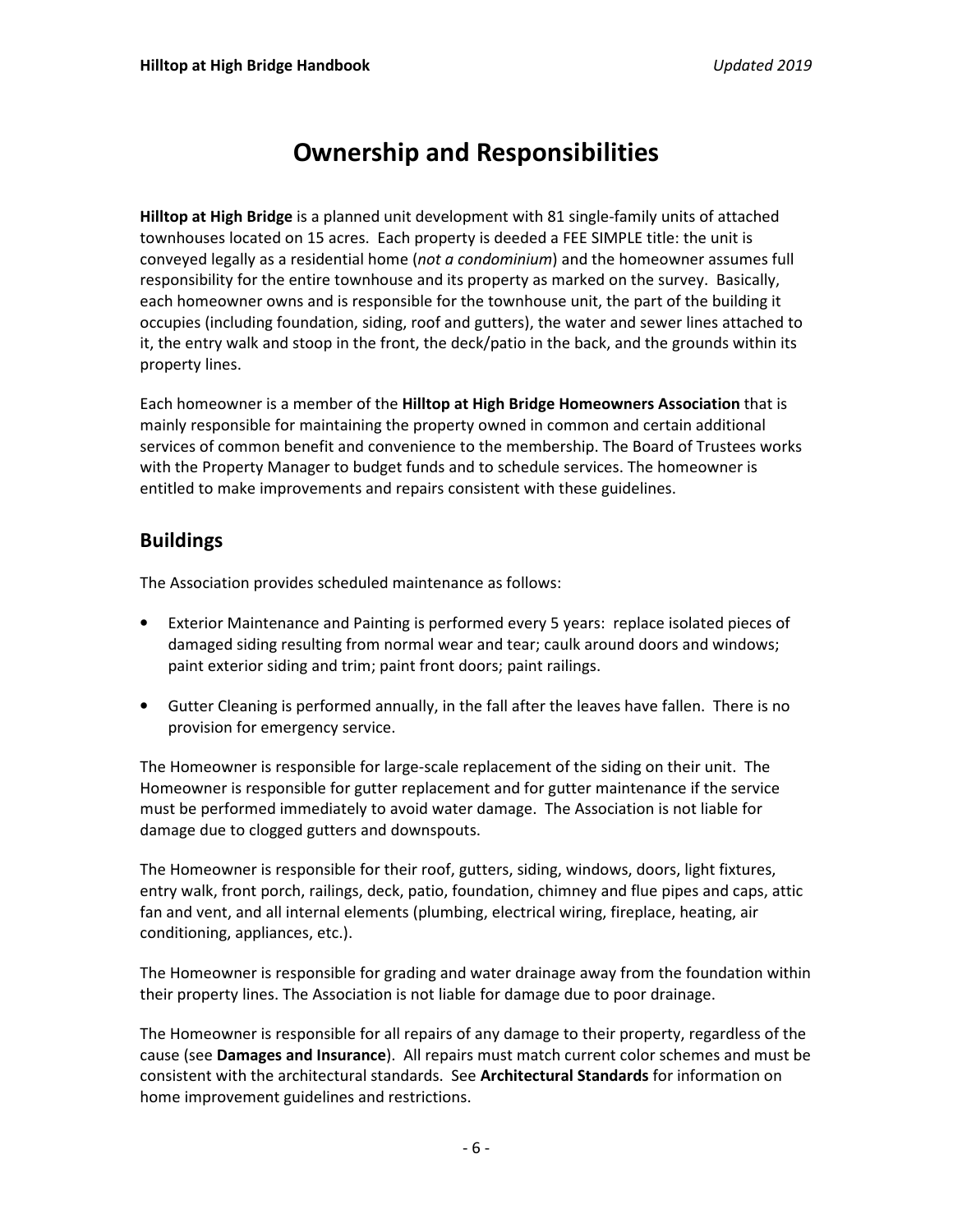## Landscaping

The Association is responsible for lawn maintenance, shrub pruning, and tree care and pruning. The Association is responsible for problems with the grounds on common property only.

The Homeowner is responsible for individual garden beds in the front and back of the unit and at the side of an end unit. The Homeowner must maintain the garden beds in a neatly landscaped manner. See Landscaping Standards for information on garden and landscape improvement guidelines and restrictions.

The Homeowner is responsible for any problems with the grounds within their own property lines, including grading, drainage, and ground depressions. If a ground depression or drainage problem spans property lines, the involved parties (Homeowners and/or Association) share the responsibility and the cost.

#### Snow Removal

The Association is responsible for all driveways, parking areas, common sidewalks and access to the mailboxes, trash fences and fire hydrants.

The Homeowner is responsible for their front steps and the entry walk from the common sidewalk to their front door.

# Garbage and Recycling

The Association is responsible for refuse pads and trash fences.

The Homeowner is responsible for proper storage and disposal of household garbage and recycling (see Rules & Regulations), removal of bulk items (such as furniture, appliances, and construction debris), and discarded containers from deliveries.

Waste management is responsible for dumpster maintenance and scheduled collection of garbage, recycling, and bulk items.

### Mailboxes

The U.S. Postal Service is responsible for the mailboxes.

The Homeowner is responsible for their mailbox key.

### Utility Meters and Equipment

JCP&L is responsible for the electric meter on the outside of each unit. JCP&L is responsible for the transformer boxes and underground wiring that provides electric service.

Elizabethtown Gas is responsible for the gas meter on the outside of each unit.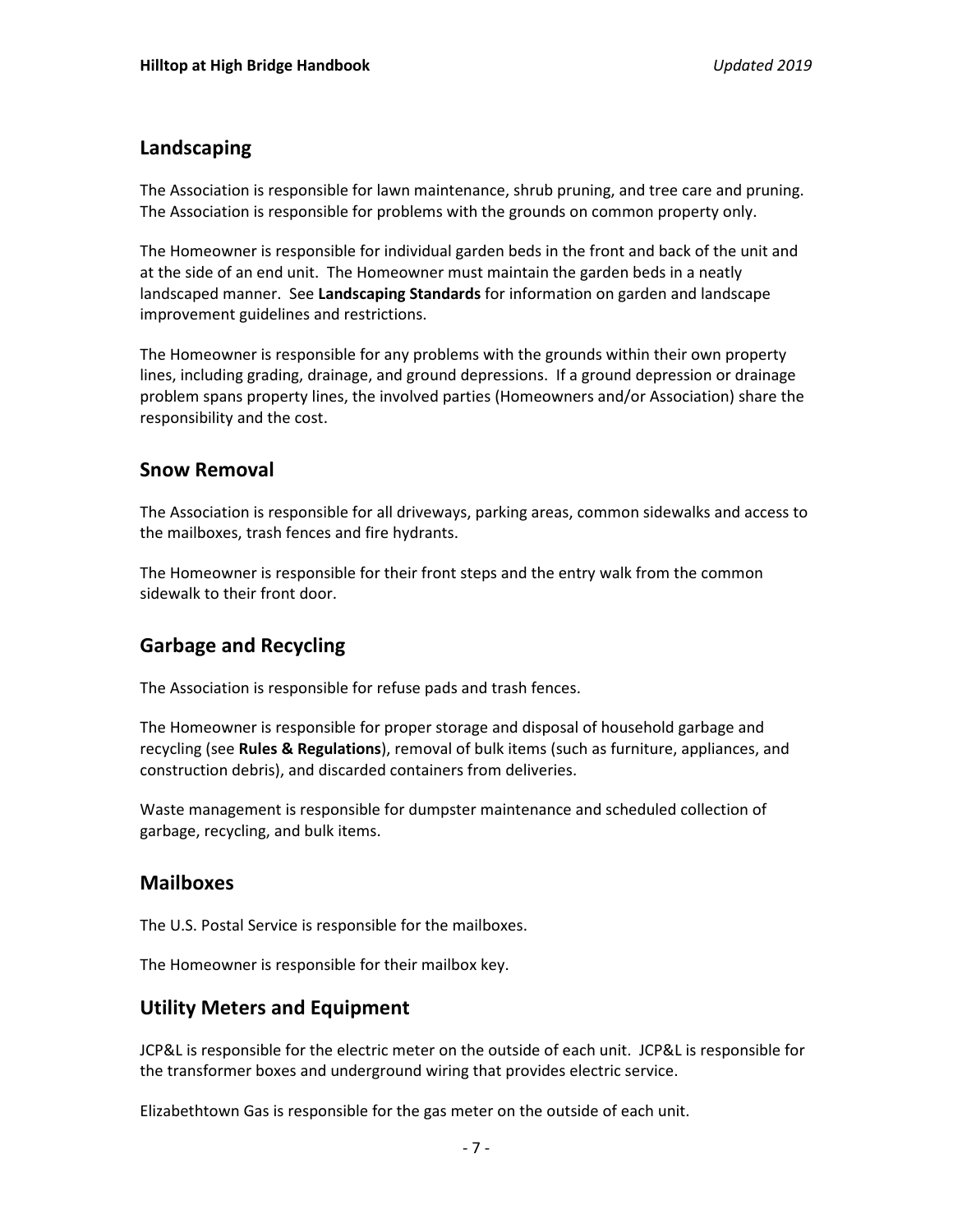The Borough of High Bridge is responsible for the water meters in the basement and on the outside of each unit.

Comcast and CenturyLink are responsible for the utility and underground wiring that provides communication services. The homeowner is responsible for their satellite dish and cables.

The Homeowner is responsible for making sure all meters on the outside of their unit are not obstructed by bushes or shrubs so utility employees can take the meter readings. The Homeowner is responsible for keeping the gas meter clear of snow and ice for safety.

#### Water Lines

The Borough of High Bridge is responsible for all main water lines up to the curb shut-off box, usually located between the common sidewalk and the parking lot curb.

The Homeowner is responsible for any repairs or replacements for the unit's individual water system after the curb shut-off box, whether or not the system is on the owner's lot. In the event of a break or problem in the water line, the responsible party must repair the break and any resulting damage to the grounds, including (but not limited to) lawn area, sidewalk, curbing and macadam.

The Association is not responsible for any portion of the water line system.

### Sewer Lines

The Borough of High Bridge is responsible for repairs to all main sewer lines.

The Association is responsible for lateral sewer lines on common property that service multiple units, except as noted under the Homeowner's responsibility.

The Homeowner is responsible for the sanitary sewer system that services only their unit, whether or not the system is on the owner's lot. The Homeowner is also responsible for repairs and replacements to a line(s) common to several units when cause is found to be due to problems originating from their unit or lot.

In the event of a break in the sewer line, the responsible party must repair the break and any resulting damage to the grounds, including (but not limited to) lawn area, sidewalk, curbing and macadam.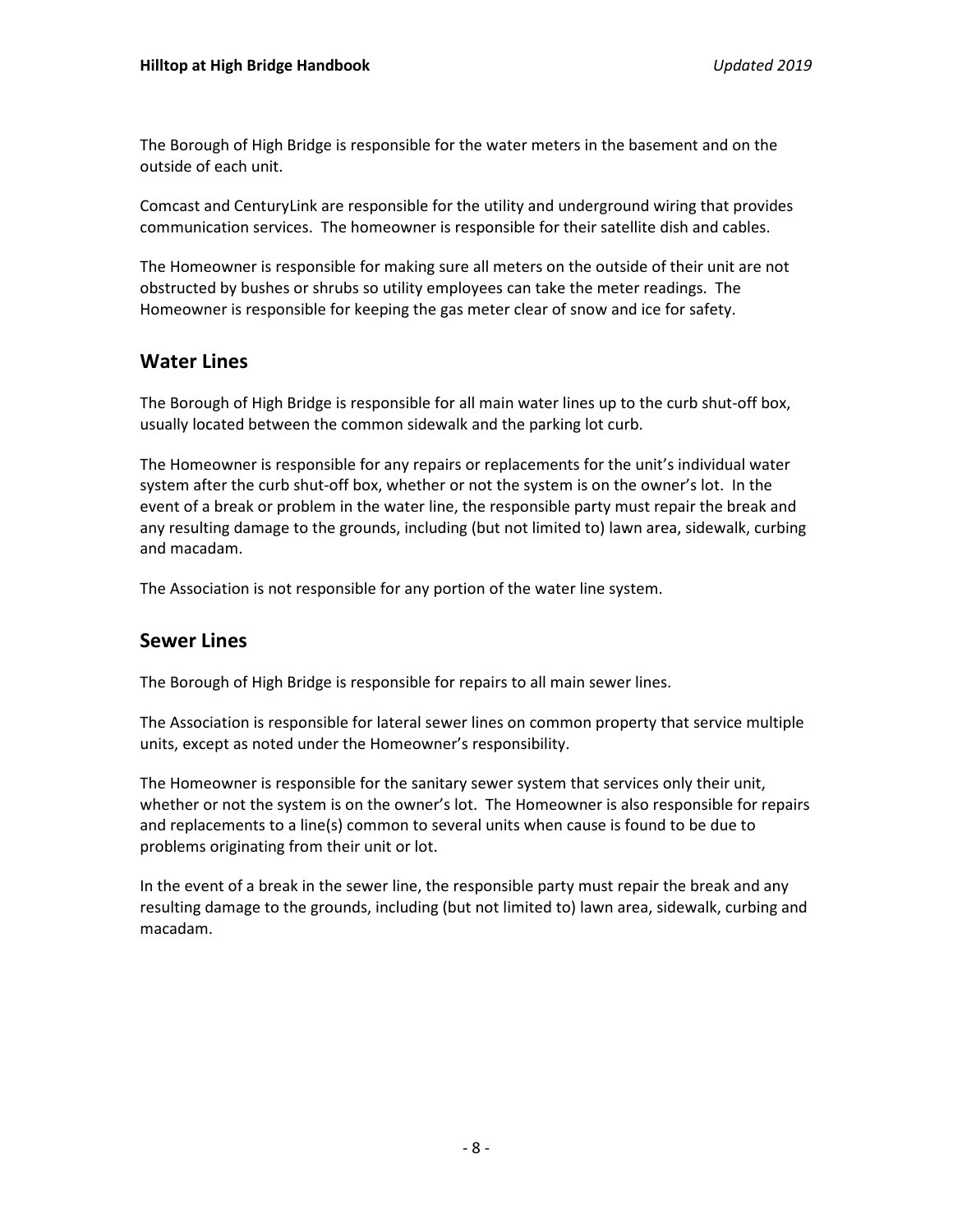#### Roads, Curbs, Parking Areas, and Sidewalks

The Association is responsible for repairs to all roads, curbs, parking areas, and common sidewalks, including replacement (except as noted under Water Lines and Sewer Lines).

The Homeowner is responsible for their front porch and steps, railings, and the entry walk from the common sidewalk to the front porch. The Homeowner is responsible for keeping their cars free of leaking engine oil and fluids that will damage the parking areas.

### Street Lighting

JCP&L is responsible for the street lighting fixtures (poles and lamps).

The Borough of High Bridge is responsible for the electric bill.

Report street light problems to the Property Manager or directly to First Energy (JCP&L) online.

### Chimney and Dryer Vent Cleaning

The Homeowner is responsible for the safe use of their fireplace and clothes dryer. The Homeowner must provide the Association with proof of inspection and, if deemed necessary, cleaning of their fireplace flue and chimney and their dryer vent every three (3) years. Service must be performed by a certified chimney technician licensed by the Chimney Safety Institute of America (CSIA). Exceptions and waivers are:

- If a unit does not have a fireplace, if the fireplace is NOT USED AT ALL, or if the fireplace has a gas insert and does not burn wood, the Homeowner may provide an affidavit to waive chimney inspection and cleaning.
- If a clothes dryer is located in the basement or entry-level, the Homeowner may clean the dryer vent and provide an affidavit of self-service to waive inspection.

All proofs of inspection and cleaning or affidavit waivers must be sent to the Property Manager and kept on file with the Association. An existing fireplace must be inspected and meet code to get approval for initial installation of a natural gas system; Borough permits are required.

### Modification and Approval

The Homeowner is responsible for obtaining Association approval before proceeding with any changes to the exterior of the building or grounds. The Homeowner must submit a modification request to the Association outlining the proposed work. All work must be performed and in accordance with the Architectural Standards and Landscaping Standards, and completed in a timely manner. The Homeowner is responsible for obtaining all necessary permits and inspections for decks and any electrical, plumbing, and renovations inside the unit.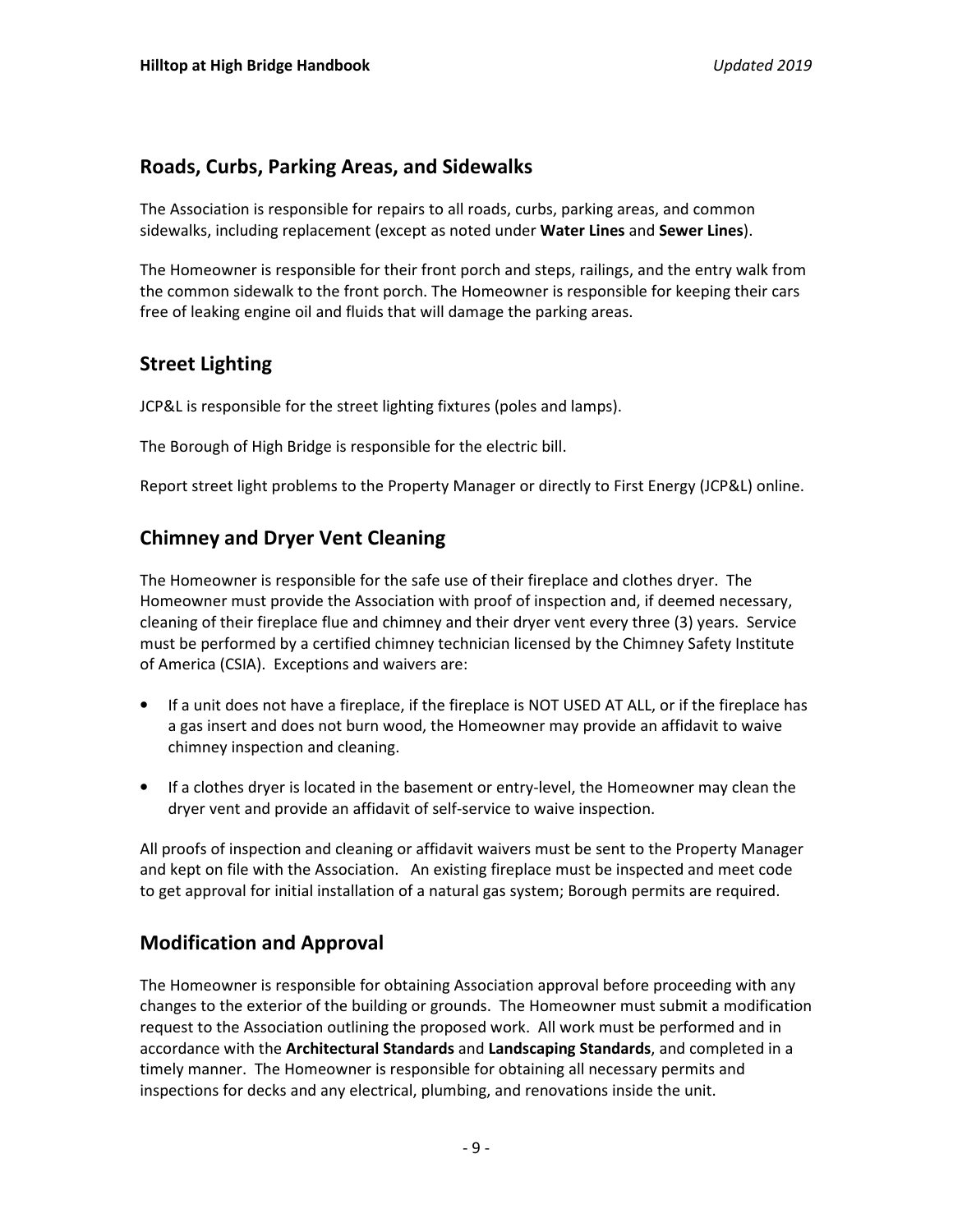## Utilities Cooperation

#### New Jersey One Call, 1-800-272-1000, www.nj1-call.org

Mark-out notification is required by the New Jersey Board of Public Utilities. The utility companies need three (3) full business days to identify and mark their service lines before you dig. Failure to call for utility mark-out could result in severe fines and legal action.

The Association is responsible for mark-out notification for any digging scheduled on common property or for tree planting on front lawns.

The Homeowner is responsible for mark-out notification for any digging scheduled within homeowner property lines for construction or landscaping purposes. When you submit your Modification Request for approval, contact the Property Manager to arrange for proper markouts before digging. Respect the markers and always dig by hand within 18 inches of marked utilities.

Each unit has a common easement with adjoining units for all utilities. The Homeowner is required to cooperate fully with the utility companies with any request to install wiring or pipes necessary to provide or restore service.

### Damages and Insurance

The Association does not own or insure your vehicles or any part of the buildings or attached structures. The Association is not liable for damages to homeowner property due to a common element (such as a fallen tree) or any other cause (such as storm, fire, and flood).

The Association is responsible for damage to any element on common property (such as trash fences). The Association is responsible for removing trees from common property.

The Homeowner is responsible for any damage to their vehicles, to the interior of their townhouse unit and their personal property, to all elements of the exterior of their townhouse unit, and to the grounds within their unit property lines, regardless of the source of the damage.

The Homeowner must carry full replacement cost hazard insurance to cover any damage to the exterior and interior of the unit, and must send proof of insurance to Management every **year.** The Homeowner is responsible for paying the insurance deductible. If a tree falls on a vehicle or on any part of the building, the homeowner must contact their insurance carrier to remove the tree and assess damages.

The Homeowner is responsible for damage to any common element (such as trash fence, tree, gardens) caused by the homeowner, family members, tenants, guests, or their contractors.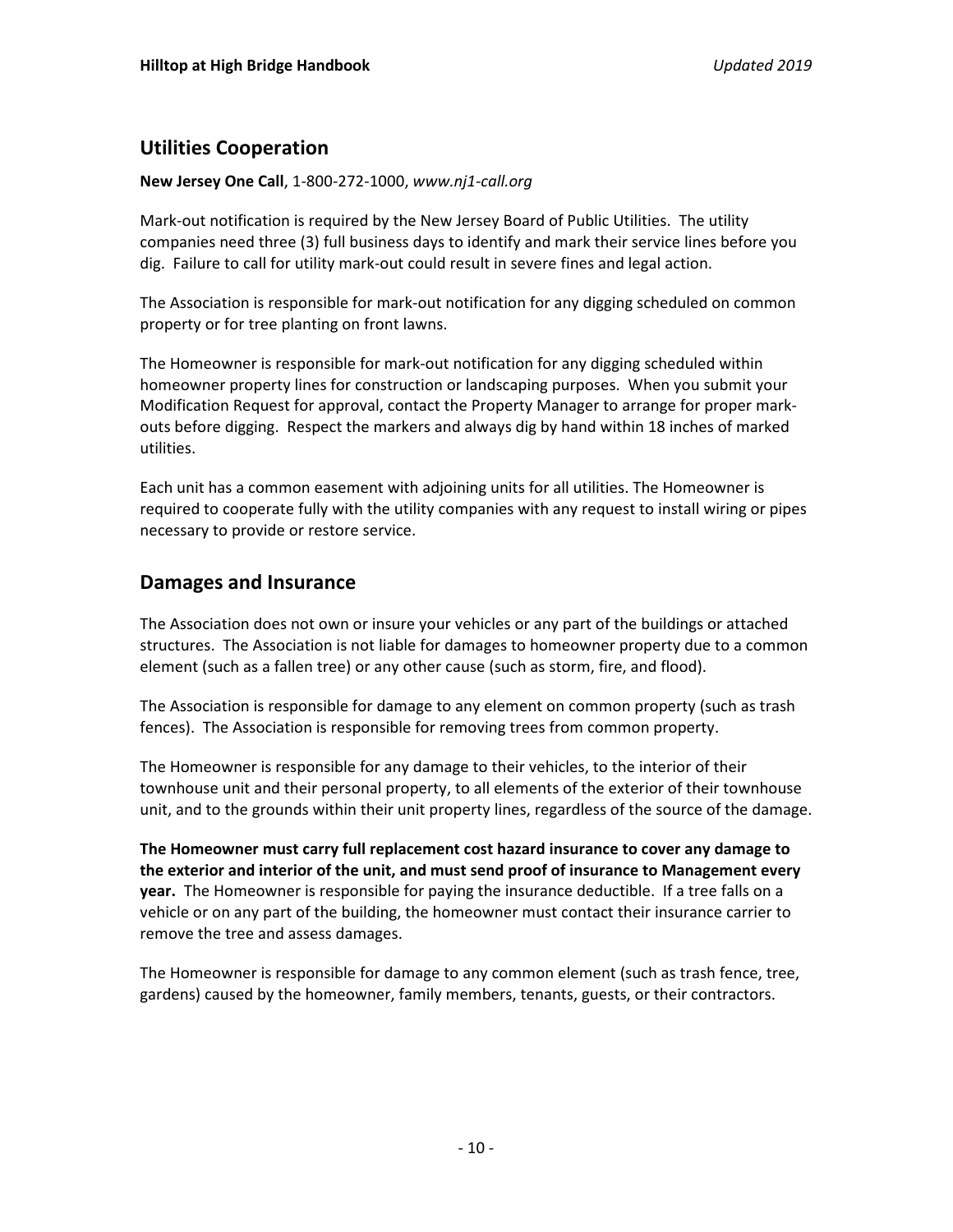# Payment of Fees, Assessments and Fines

#### Maintenance Fees

The annual maintenance fee is payable in monthly installments, due on the first of each month. Maintenance fees are reviewed annually and subject to change.

Payment coupon books are issued to all homeowners by the end of December, before the new fiscal year starts on January 1. For new homeowners, the coupon book is ordered upon notification of closing and should be received within four (4) weeks of closing. If the coupon book does not arrive in time, call the Property Manager for payment information. All owners are responsible for timely payment, whether or not the new coupon book is received.

### Special Assessments

Special assessments will be levied as approved by the Board of Trustees:

- If the homeowner does not properly maintain the exterior of the unit, the Association may perform the work and assess the homeowner for the cost.
- Each homeowner may be assessed a proportional amount of the expense for non-recurring expense items (such as replacing damaged siding) and general improvements (such as installing shutters).
- Each homeowner may be assessed a proportional amount of a budget adjustment resulting from unforeseen expenses that exceed budget allotments (such as snow removal costs resulting from exceptionally heavy snowfalls, or clearing trees and debris following heavy winds).

Homeowners will be notified in writing as to the nature and amount of the assessment, as well as a payment due date.

### Late Fees

Payments are due on the first  $(1<sup>st</sup>)$  of the month. A fifteen (15) day grace period is allowed for payment of monthly maintenance fees and special assessments. If a payment is late (received after the 15th of the month), a \$25.00 late fee will be charged to the account. Late fees are due and payable as common charges against the unit and are subject to legal and collection proceedings.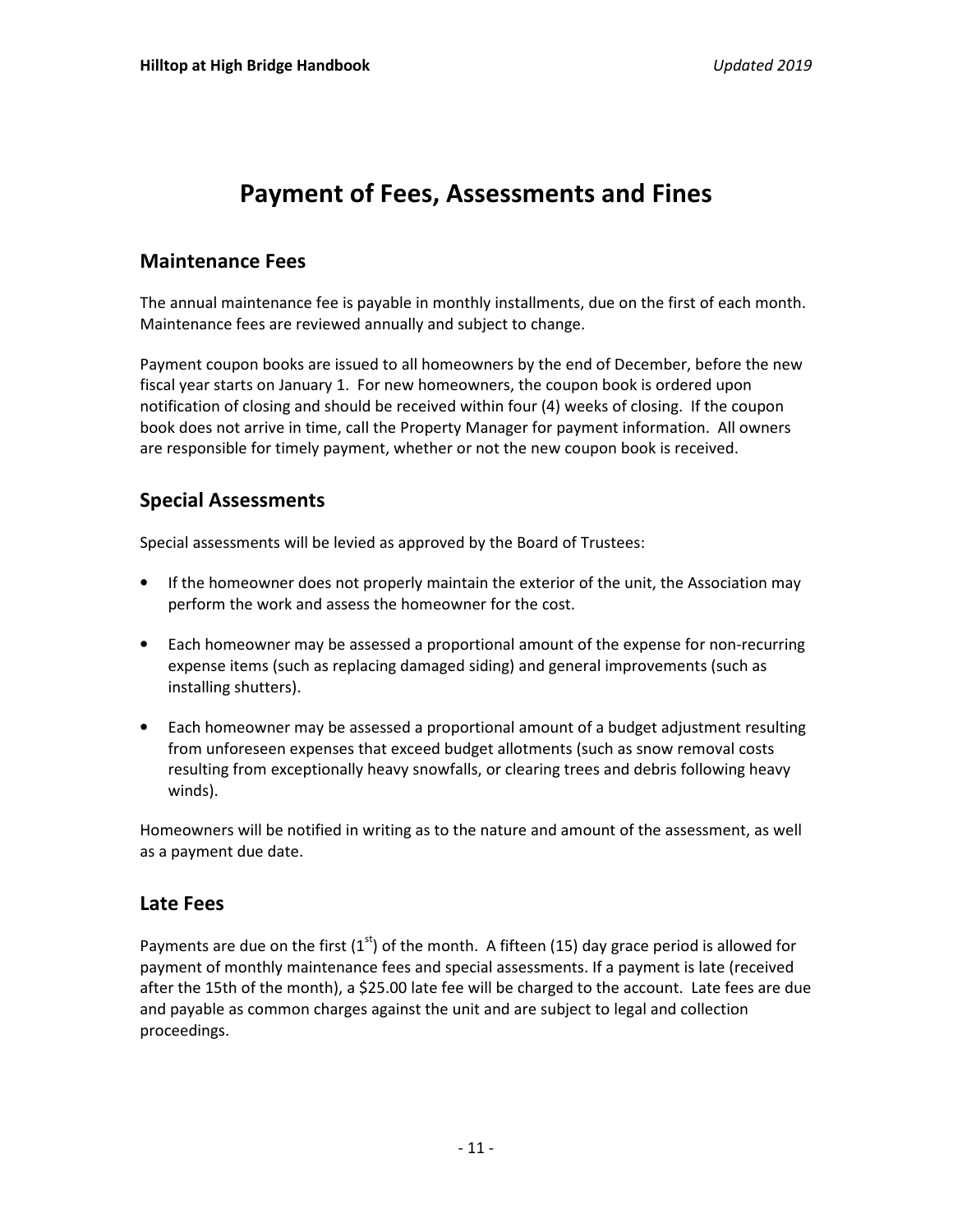#### Fines

The Board of Trustees may levy fines against the homeowner and their tenants for violating the Rules and Regulations of this Association (see Fines and Notice of Violations). Fines are due and payable as common charges against the unit and are subject to collection proceedings.

## **Delinquencies**

The homeowner is responsible for late fees and interest due on the unpaid account balance. Payments are applied first to accrued interest, to past charges, and then to currently due monthly charges. If collection proceedings are instituted, the homeowners will be required to pay accelerated fees to cover the remainder of the year's dues in advance.

The Association may take action against any homeowner who fails to pay the total amount due (including all fees and assessments, fines, and late charges) for at least two (2) months:

- A collection agency may be hired. The homeowner must pay all collection fees.
- A lien may be placed against the unit. Foreclosure proceedings may follow. The homeowner must pay all attorney fees and any incurred costs.
- A court order may be issued to garnish wages. The homeowner must pay all attorney fees and any incurred costs.

The Board of Trustees strongly encourages any homeowner facing financial hardship to contact the Property Manager or the Board in order to develop a payment plan and avoid these actions.

# Legal Fees

The homeowner must pay all attorney fees and any expenses incurred in collection proceedings on delinquent accounts.

# Transfer of Unit Fee

At closing, the new homeowner must pay to the Association a non-refundable transfer fee equivalent to three (3) times the monthly assessment. This fee covers the Association administrative costs, the Hilltop Handbook, and a contribution to working capital.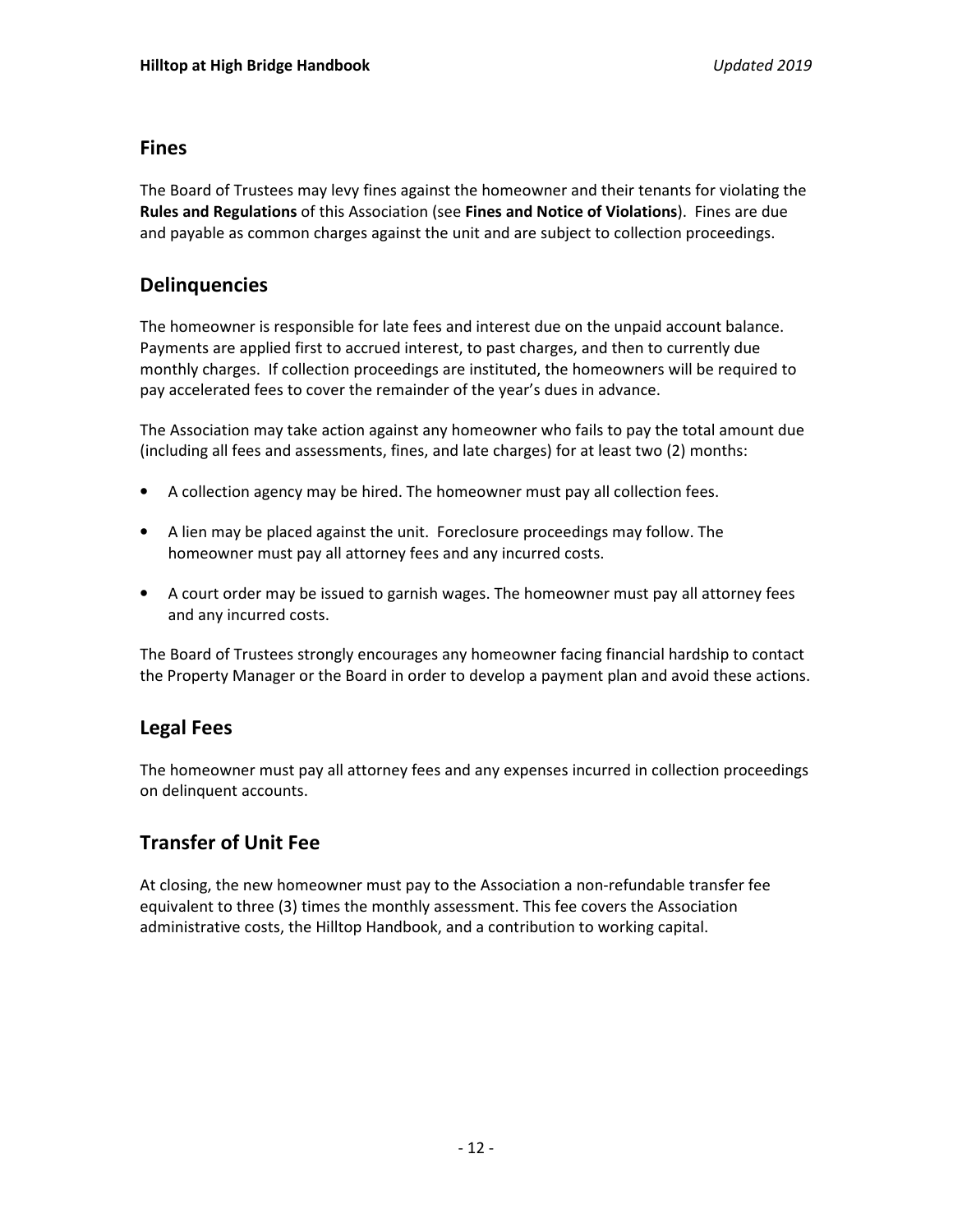#### Payments

Dues can be paid by check through the mail or electronically by direct payment deducted automatically from your bank account.

To pay by check ... Make checks payable to: Hilltop at High Bridge HOA

Mail your check with payment coupon directly to the bank for processing. If you misplace your mailing labels, contact the Property Manager for the mailing address. Do not mail your payment to the Property Management Office. Do not include homeowner correspondence with your payment; the bank will not forward it to the Association.

To pay electronically ... Complete the Authorization for Direct Payment form and mail it to Access Property Management. Keep a copy for your records. The dues amount is transferred from your bank to the Association account at the beginning of each month. Direct payment can be cancelled in writing at any time.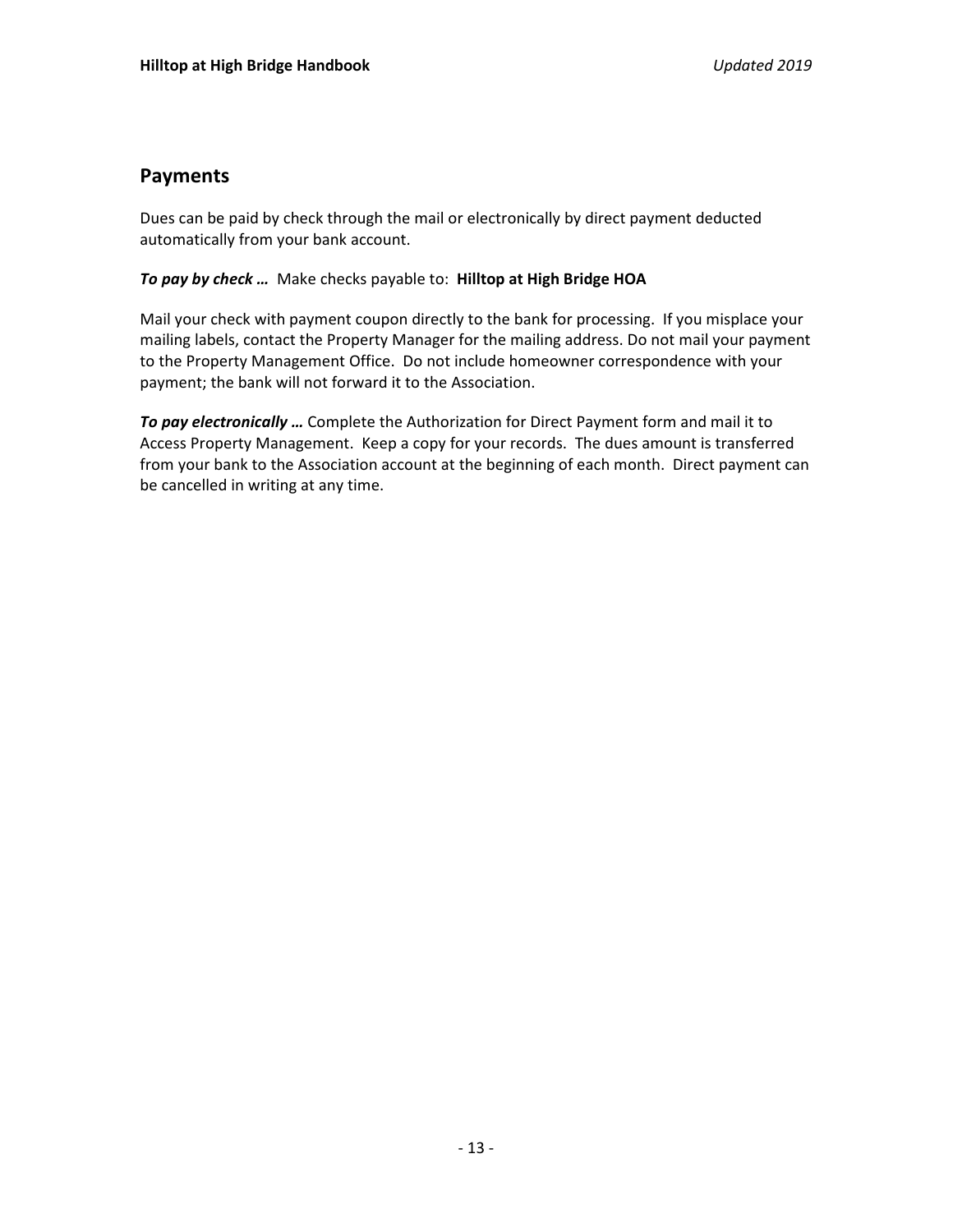# Architectural Standards

All architectural standards are strictly enforced to maintain a clean, safe, and uniform appearance. The Association may contract for work as necessary and assess the homeowner for the cost to meet standards.

Attention Homeowners: All projects affecting the exterior of the building and grounds must be reviewed and approved before work begins. The homeowner must submit a Modification Request form outlining the proposed work. The Board reviews the plan, and the request is denied or approved to continue. The homeowner must notify the Property Manager when work is completed to schedule an inspection. Final approval is granted only after an inspection shows conformance to Association standards.

## Exterior Siding

Buildings have cedar shakes on the side and back, and a combination of cedar shakes, clapboard and panel siding on the front; usage varies with each unit. The siding is painted with an acrylic latex paint, manufactured by Benjamin Moore; the color is Alexandria Beige, HC-77.

Replacement siding must match the surrounding exterior in materials and color. Siding must be painted at the time of installation (or prior to installation during cold weather).

Exterior siding must be installed flush with all window frames and door moldings.

#### **Shutters**

Shutters are installed on windows in the front and sides of the building. Shutters are made of plastic in a raised-panel style, manufactured by Builder's Edge; the color is Forest Green. Shutter dimensions are:

- Upstairs windows: 47" high by 15" wide
- Dining room windows (side of 3-bedroom units): 47" high by 15" wide
- Kitchen windows: 35" high by 15" wide
- Bathroom windows: 35" high by 12" wide.

Replacement shutters must match the existing shutters in materials, size and color.

### Gutters, Leader Pipes and Downspouts

All gutters along the roofline must be of aluminum construction, 4-inches wide and colored brown. Metal mesh, guards and other covers are not permitted on gutters.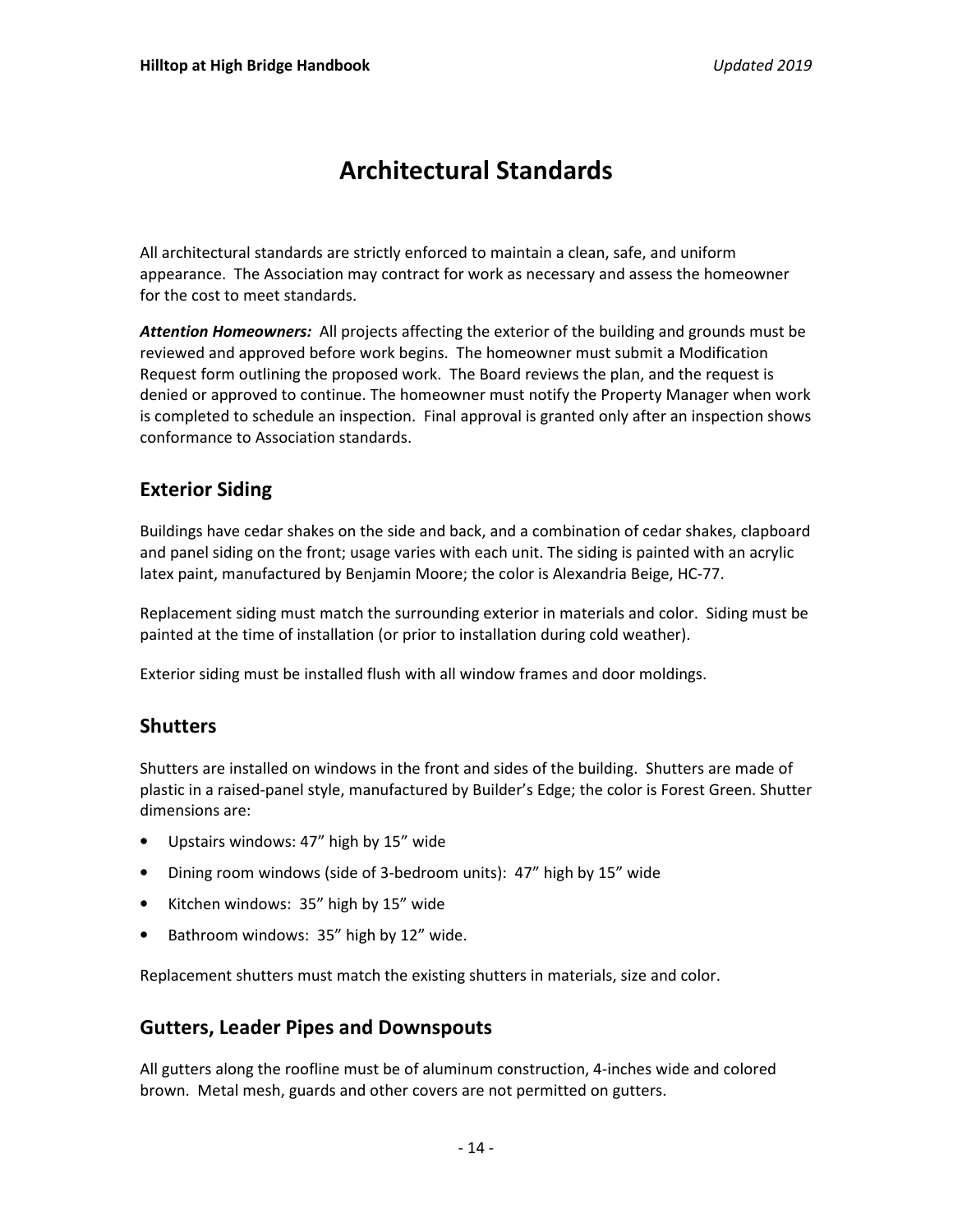All leader pipes and downspouts on the building must be painted to match the color of the exterior siding. Leaders must drain at ground level into 4"-round PVC drainage pipes and must adequately drain water away from the foundation: in the front, drains must empty out to the end of the garden bed but not beyond; in the back, drains must empty out to the end of the deck; at the side of end units, drains must empty 4-feet away from the foundation.

Exposed PVC pipes at the foundation must be painted to match the exterior siding. Drain pipes in the garden bed must be painted dark brown to blend in with the mulch and cannot extend past the garden bed. Splash blocks are permitted under pipes in the garden-bed area, but not on the lawn. Pop-up drains are not permitted in the lawn area.

## Roofs

Roofs are shingled with Timberline Ultra Natural Shadow architectural shingles (40-year warranty); the color is Burnt Sienna Blend. Ice damming shields (3'-high) are installed along the roofline. Cobra ridge vents are installed on the peak, and soffit baffles are installed in the attic to optimize air circulation and ventilation in the attic space. Repairs to roofs must follow these specifications.

Skylights and sun tunnels are not permitted.

### Fans and Vents

Attic Fan: Each unit may have one (1) attic fan. The fan vent must be installed on the backside of the roof and the vent cap must be colored brown. An end unit may have a side vent which may not exceed 18x24-inches in size, must be centered within the peak of the roof, and must be painted to match the color of the exterior siding.

Bathroom Fan: The upstairs bathroom fan may be vented to the outside to prevent moisture from accumulating in the attic. The vent must be on the backside of the roof and the vent cap must be colored brown.

**Dryer Vent:** Clothes dryer exhaust may be vented to the outside. For  $2^{nd}$ -floor dryer installation, the dryer vent may be located either through the back roof or through the roof eave in the rear of the unit. For basement or  $1<sup>st</sup>$ -floor installation, the vent may be located on the foundation or siding no higher than the porch landing in front or deck floor in back.

Kitchen Vent: The kitchen exhaust fan may be vented to the outside. The vent may be on the side of an end unit or located inconspicuously on the front of the unit. The vent must be painted to match the building exterior.

Radon Remediation: Homeowners must consult a certified radon mitigation contractor to resolve a radon problem in their unit. Radon remediation equipment on the exterior of the building must be located at the back of the unit, painted to match the exterior siding, and properly vented according to NJ and EPA regulations.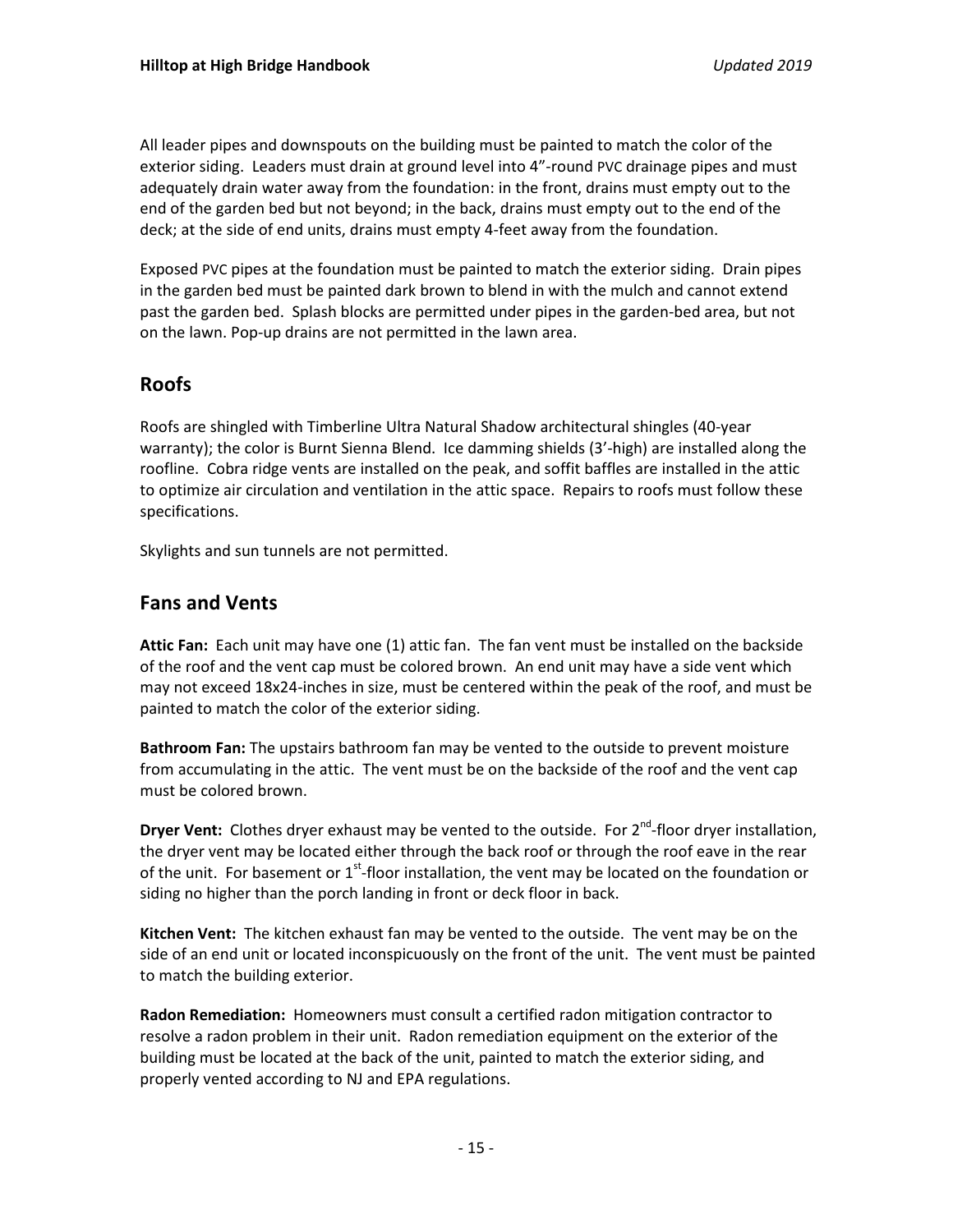# Front Porch and Railings

Front Porch: The front porch must be constructed of masonry. The porch steps and landing must be capped with bricks or stone slabs, and the risers must be faced with concrete or bricks. A porch with three (3) or more steps must have railings for support.

Metal Railings: Railings may be installed on front porches, and are required on porches with three (3) or more steps. Railings must be of metal construction (wrought-iron or aluminum) and designed to match the other railings, must be secured to the front stoop through the masonry block, and must be cemented in place. Railings must be rust-proofed and painted with weatherized black paint suitable for outdoor exposure.

## Entry walk

Entry walks from the common sidewalk to the front porch may be constructed of concrete, slate, brick or patio blocks. Single-level entry walks must be embedded in the ground and level with the grade. Only concrete entry walks can be stepped up the slope to the front porch. Edging is not permitted around entry walks. New entry walks must be approved by the Board of Trustees.

Concrete entry walks must be at least 3-feet wide, but no wider than the front porch. Construction of a new entry walk must conform to local ordinances, and must not interfere with water runoff and drainage in the surrounding landscape.

# Exterior Lighting

Front Light: The front light fixture is lantern-style in Old Bronze finish with clear beveled glass panels manufactured by Kichler (model K-9784).

Rear Light: One light fixture is allowed on the deck. The rear light fixture can use incandescent bulbs or soft flood lamps; high-intensity spotlights are not permitted.

Accent Lighting: Low-wattage accent light, including solar lights, are not permitted anywhere on the lawn or in the front of the unit. Solar-powered lights are allowed on the deck and within the garden beds around the deck in the rear of the units.

Electrical wires and cables are not permitted anywhere on or in the ground under any circumstances. Electrical accent lights are allowed only if attached to the deck railing or structure.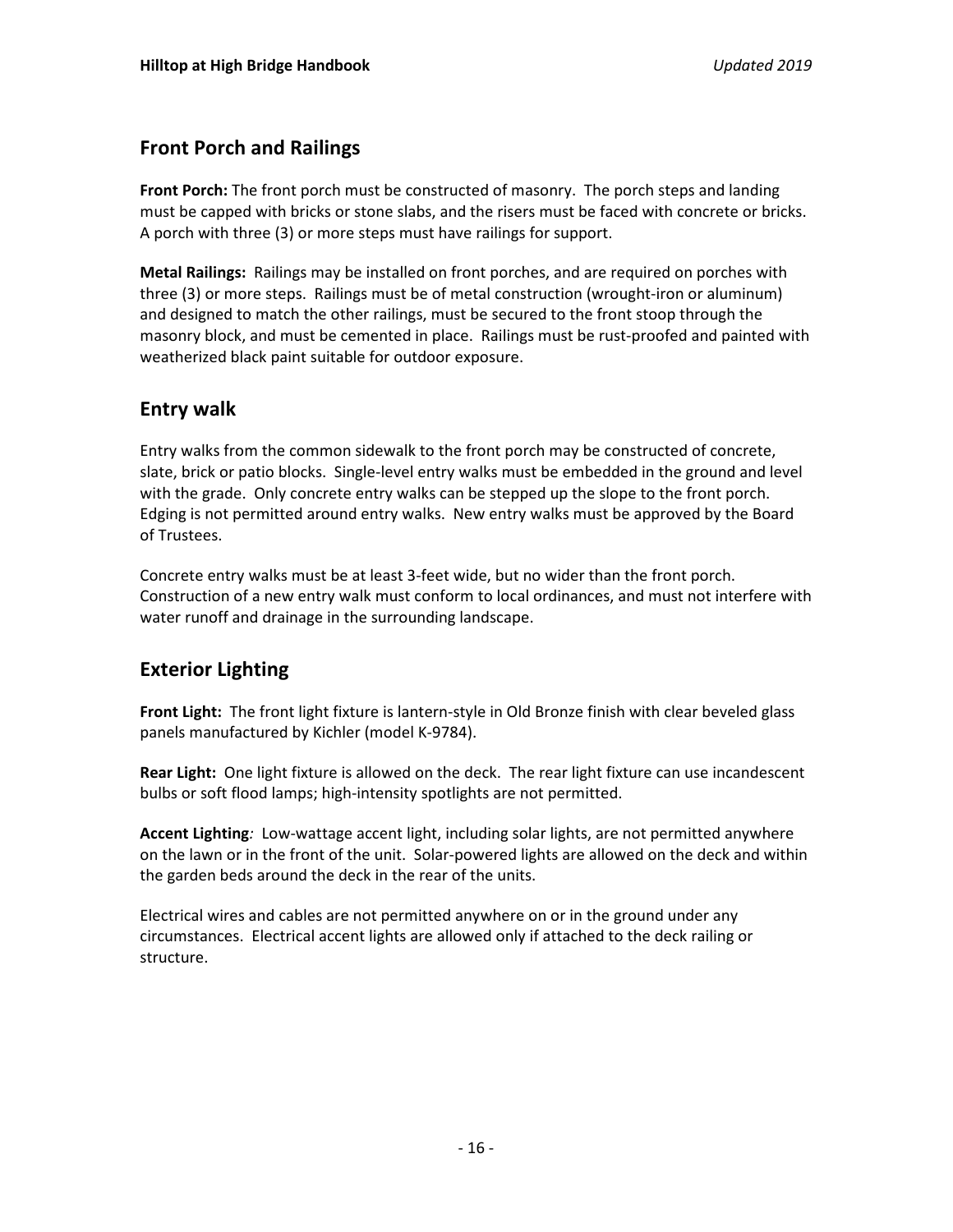#### House Numbers

State law mandates that each unit must have a house number in front to facilitate fire and emergency personnel. House numbers are made of die-cast aluminum with a hammered finished, measure 4.5-inches in height, and must be colored dark brown.

For proper illumination at night, house numbers must be placed near the bottom of the light between the fixture and the front door.

# Air Conditioners

Central air conditioners must be located within the unit property lines in the back of the unit or at the rear-side of an end unit; they cannot be installed in front or at the front-side. Window air conditioners are not permitted in any windows.

### Windows

All windows must be either slide- or casement-style with the windowpane centered on the vertical (not across the middle). The exterior of windows and the frame of window screens must be colored brown; they should be maintained and painted with an acrylic latex paint, manufactured by Benjamin Moore, the color is Terratone.

Exterior siding must be installed flush with the window frame. Wood trim molding is not permitted around windows. All front and side windows must have shutters to match the others on the building.

Replacement windows must be the same relative size and placement as the previous window. Rounded windows and transoms are not permitted. Greenhouse or garden windows are not permitted.

A new window may be added to the side of an end unit. Extra windows may not be added to front or rear of the unit. New windows must complement the dimensions of other windows on the building, and must meet the architectural specifications of the other windows in the unit and building, including the installation of shutters.

Plastic coverings and window boxes are not permitted on the outside of windows. Window air conditioners are not permitted in any window. Awnings are not permitted over windows. Windowpane inserts are not permitted in the window frame.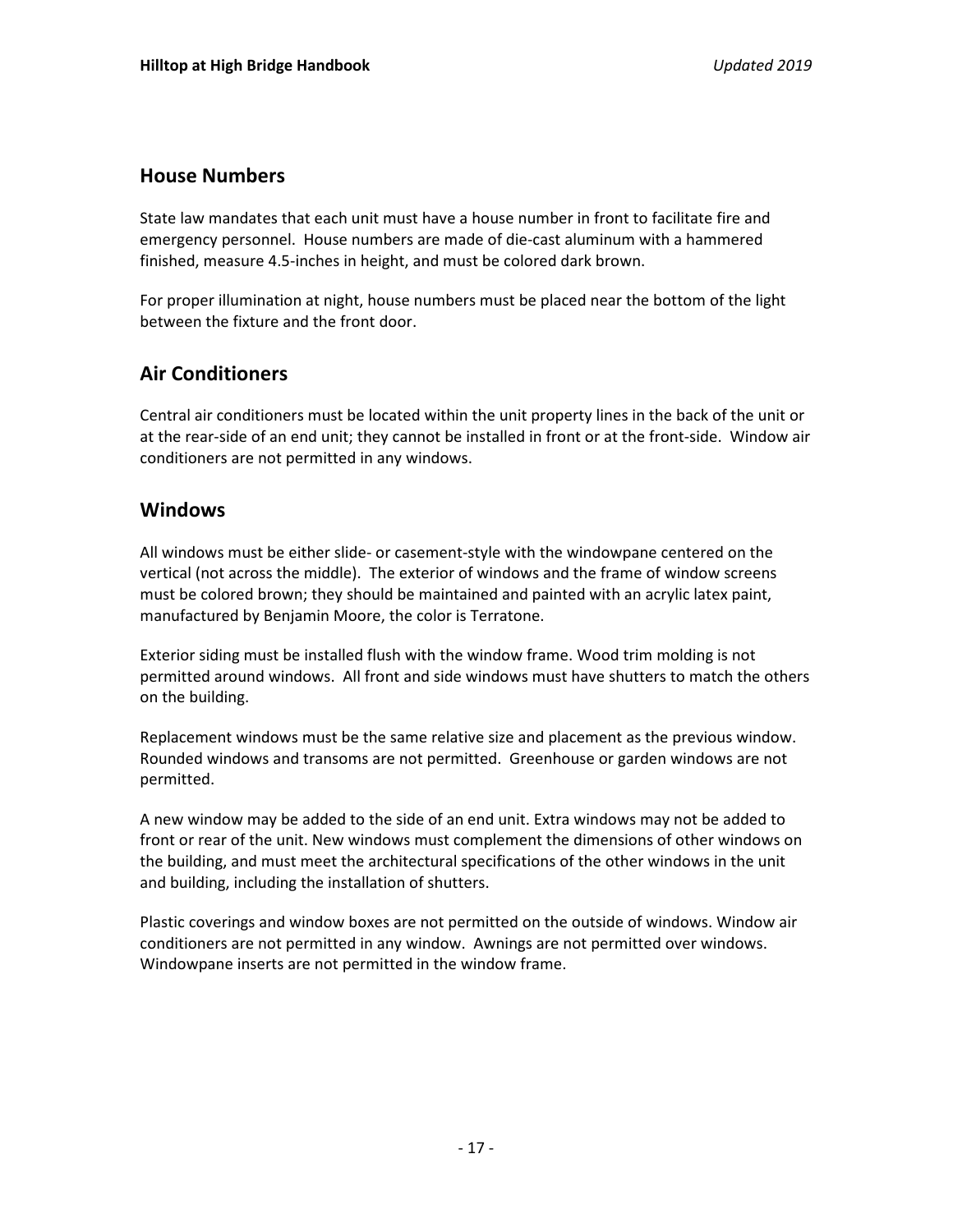#### Doors and Screens

Non-decorative wood trim molding may be installed around the door frame, and must be painted to match the siding. Exterior siding must be installed flush with the door frame or molding. Transoms are not permitted around doors. Awnings are not permitted over any doors at the front or rear of the building.

Front Doors: Front doors may be flat or raised panel, with any style of window(s) or without windows. A security peephole is permitted on the front door. Front doors are painted with an exterior house/trim semi-gloss paint, manufactured by Benjamin Moore; the customized color is Tarrytown Green, HC-134 (code 096-4B). All front doors must be repainted in the same color; other colors are not permitted on the exterior doors or the door's window trim.

Storm Doors: Storm doors and the frame of screen doors must be colored brown.

Rear Doors: Sliding or French-style doors to the deck or balcony in the rear of the unit must be double-width size. Window-pane inserts are permitted within the door frame. The exterior of rear doors and screen doors must be colored brown.

### Satellite Dish

Each townhouse is permitted one (1) satellite dish to service that unit only. Townhouse units cannot share a satellite dish.

The satellite dish must be located on the rear roof of the townhouse. The satellite dish cannot be placed anywhere on the ground and cannot be installed on the building siding.

The size of the satellite dish must not exceed 24-inches in diameter. The dish must be placed sufficiently below the peak so that no more than one-third (1/3) of the dome is visible over the roofline from the front of the building.

The satellite dish must be securely bolted to the roof. The satellite cable must be installed from the dish base directly through the roof into the attic. Rooms can be wired for service from the attic through the wall and floor space. Cables are not permitted over the roof and gutters or exposed on the outside of the building.

The satellite dish and cable must be installed properly and must be grounded to meet national, state, and local codes. The Homeowner is responsible for any roof leaks that may result from the installation of the satellite dish, for any repairs or adjustments to the satellite dish, and for any property damage resulting from a fallen satellite dish.

Satellite reception may vary depending on the position of the building, trees and surrounding landscape. The Association permits satellite dishes according to these guidelines, but there is no guarantee that every unit will receive adequate reception.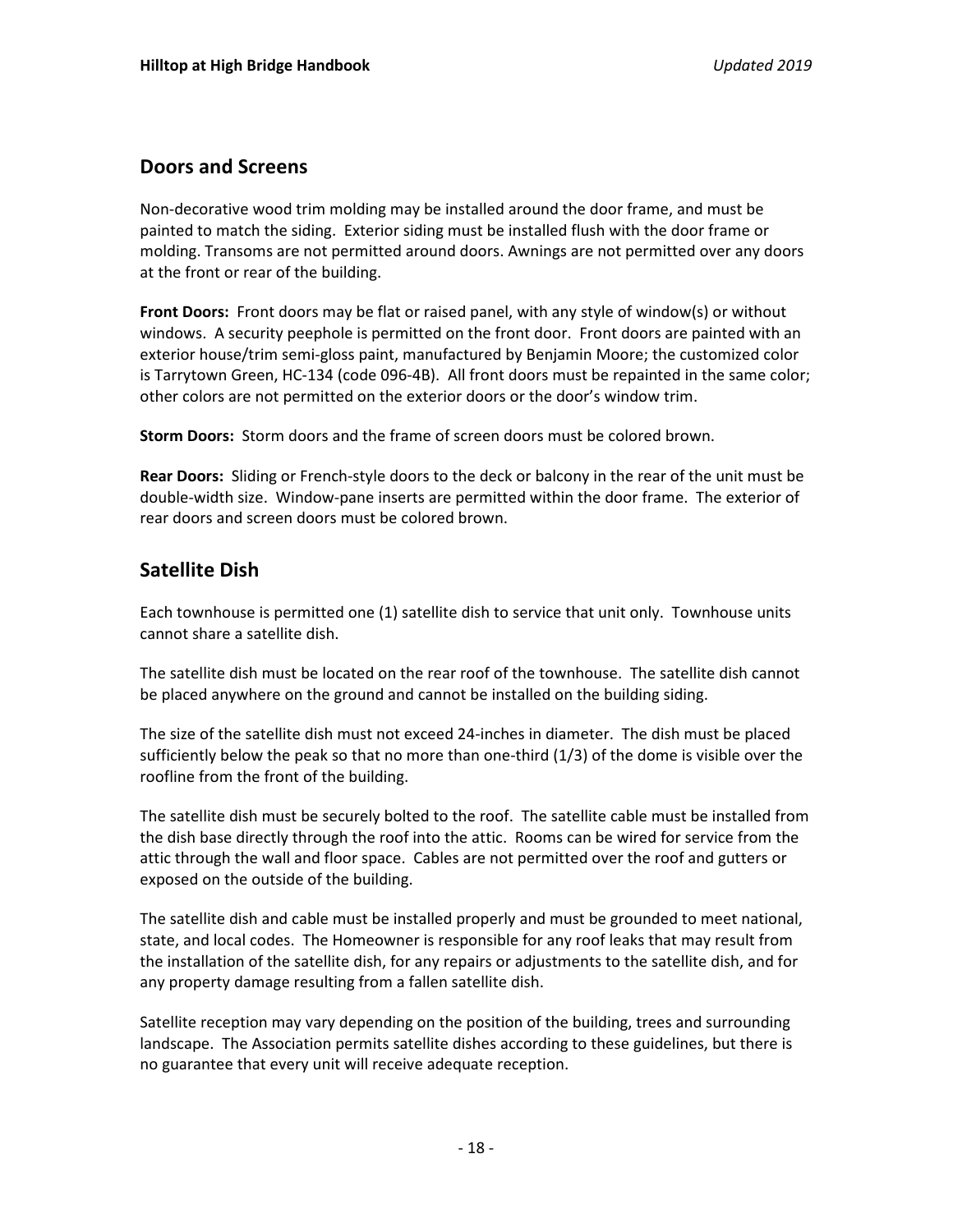#### **Decks**

Materials: Decks must be constructed of pressure-treated wood; redwood decks are not permitted. Maintenance-free decks may be constructed of brown-colored composite materials (plastic wood products). Association approval is required for any deck construction or modification. Decks must meet all Borough of High Bridge setback requirements.

Dimensions: Decks cannot extend beyond 12-feet from the back of the unit. Decks must be at least 5-feet from the property line of an adjoining unit. Decks may extend as far as the side of an end unit: End units with a single sidewall may extend decks to wrap around the rear side, but cannot extend more than 5-feet from the side of the unit; a wrap-around deck is not permitted on end units with inside-stairwell protrusion.

Flooring: Deck flooring must be on a single plane. Multiple-level decks are not permitted. Floor boards may be set straight across or on the diagonal.

Railings: Deck railings must be vertical or angled (maximum 12 degrees). For angled railings, the railing overhang is included in the overall deck size and is subject to setback requirements. Bench-style seating may be built in along the railing.

Stairs: Stairs must be on the side of decks only. Stairs cannot be on the back-end of the deck, and must not extend past the townhouse or property line. A cement pad may be installed under the bottom step. A patio-style base and walkway may be installed under the bottom step and extend along the side of the deck (see "Patios" for specifications).

Treatment: Wood decks must be treated with a transparent weatherproofing stain in natural brown wood tones. Only brown-colored composite materials may be used to build maintenance-free decks. Do not paint new decks. Previously painted decks must match the color of the building; to repaint, use Benjamin Moore Acrylic Latex Solid Deck Stain, color Alexandria Beige.

Underside Lattice: The underside of decks may be framed with lattice to serve as a blind if the area beneath the deck is used for storage. Lattice cannot rest on the ground. The lattice must be mounted on a wooden frame, and the frame must be secured to the deck. The lattice must be stained or painted to match the deck.

Roof, awnings, trellises, or other covers over decks are not permitted. Hot tubs are not permitted on the deck or surrounding area.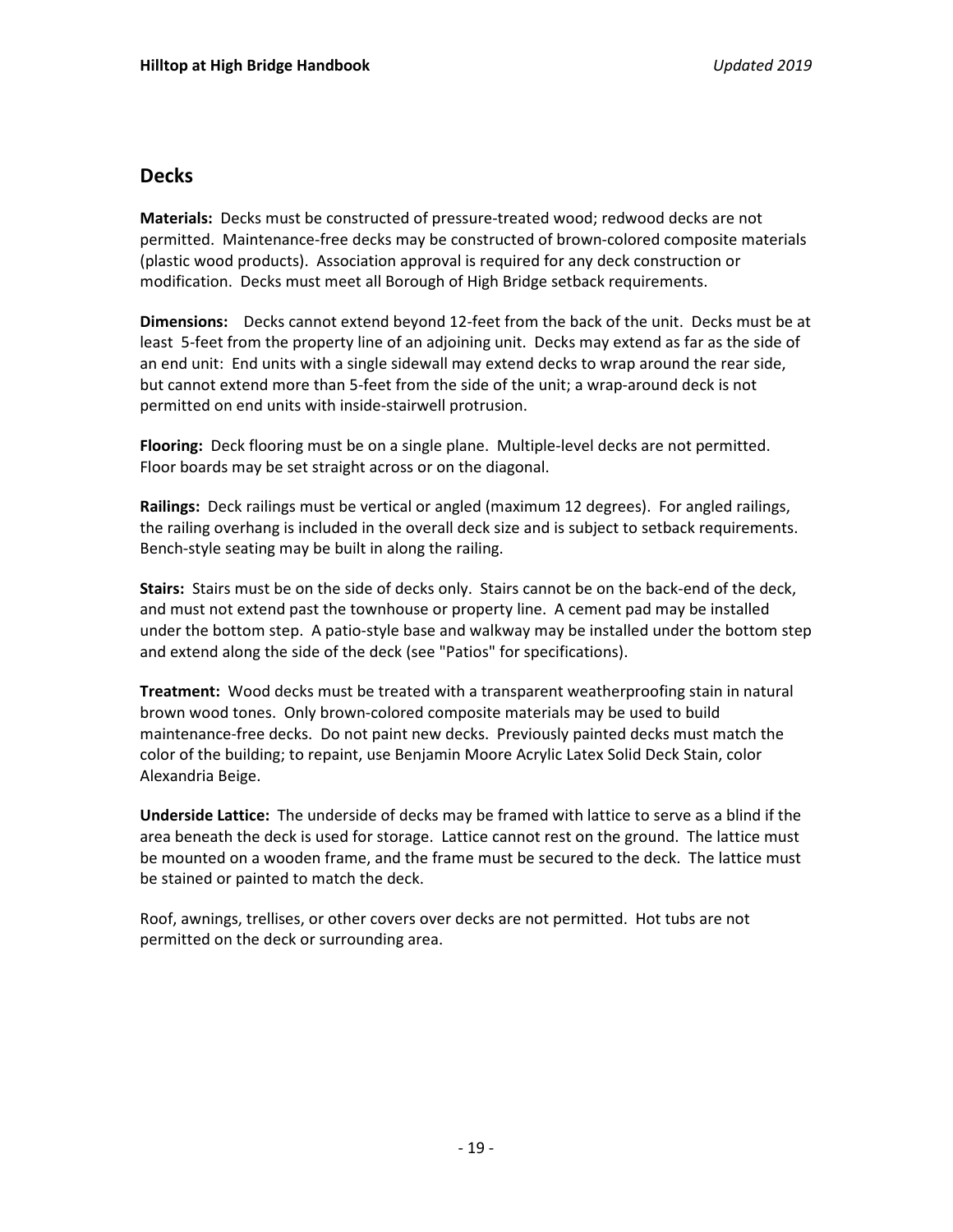Deck Platforms: Units 1-4 Indian Spring Lane and Units 19-24 Chestnut Court Deck platforms are permitted only for these units with high decks and sliding doors in the basement walls. Platforms must be single-level, must be the same size and relative position as the deck above, and must conform to deck specifications regarding materials, flooring, treatment, and setback requirements.

Building Permit and Zoning Approval: You must obtain a building permit prior to the construction of any deck. The deck must be built to meet current building codes. The Borough of High Bridge requires zoning approval to install a new deck or to replace or expand an existing deck to ensure that the deck meets local setback requirements. An approval letter from the Association is needed to apply for zoning approval and to obtain the building permit. Contact Borough Hall for the building permit and zoning approval.

### Patios

Full-size Patios: Units 1-6 Indian Spring Lane: Full-size patios are permitted only for these units with high decks and sliding doors in basement walls. These patios must be at ground level, must be positioned under the deck, and cannot be larger than or extend beyond the perimeter of the deck above. These patios may be constructed of cement, bluestone, brick, or patiostone.

Deck-side Patios: Deck-side patios are permitted in the back of units where deck stairs provide access to ground level. These patios may be installed under the deck stairs and may extend alongside the deck. Deck-side patios may be constructed of bluestone, brick, or patio-stone; cement patios are not permitted alongside decks. Deck-side patios must be at least 1-foot from the foundation, cannot extend beyond the back of the deck, and cannot extend beyond the townhouse or property line on the side.

Patios constructed of bluestone, brick, or patio-stones must have adequate drainage beneath and all around. The inside spaces must be filled with crushed stone or sand. The perimeter must be edged with plastic trim or landscape timbers on all sides to keep the fill from seeping out onto the lawn area. The patio must be laid at ground level to allow proper drainage around it and to allow water to flow naturally with the grade.

Construction Material and Debris: All materials must be carried around the building to the rear of the unit. Do not permit contractors to drive their vehicle anywhere on the lawn area. The homeowner is responsible for any resulting damage to underground drains and lawn areas.

Call Before You Dig : Before you start any project that requires digging in the ground, you must contact the office to arrange for appropriate mark-outs. This allows the utility companies to clearly mark their underground service lines so you can avoid damaging any gas, electric, telephone, cable television, and water or sewer lines. Mark-outs are necessary to avoid disruption of service to yourself and your neighbors, and to prevent personal injury and property damage. Failure to obtain proper mark-outs before digging will result in fines and possible legal action.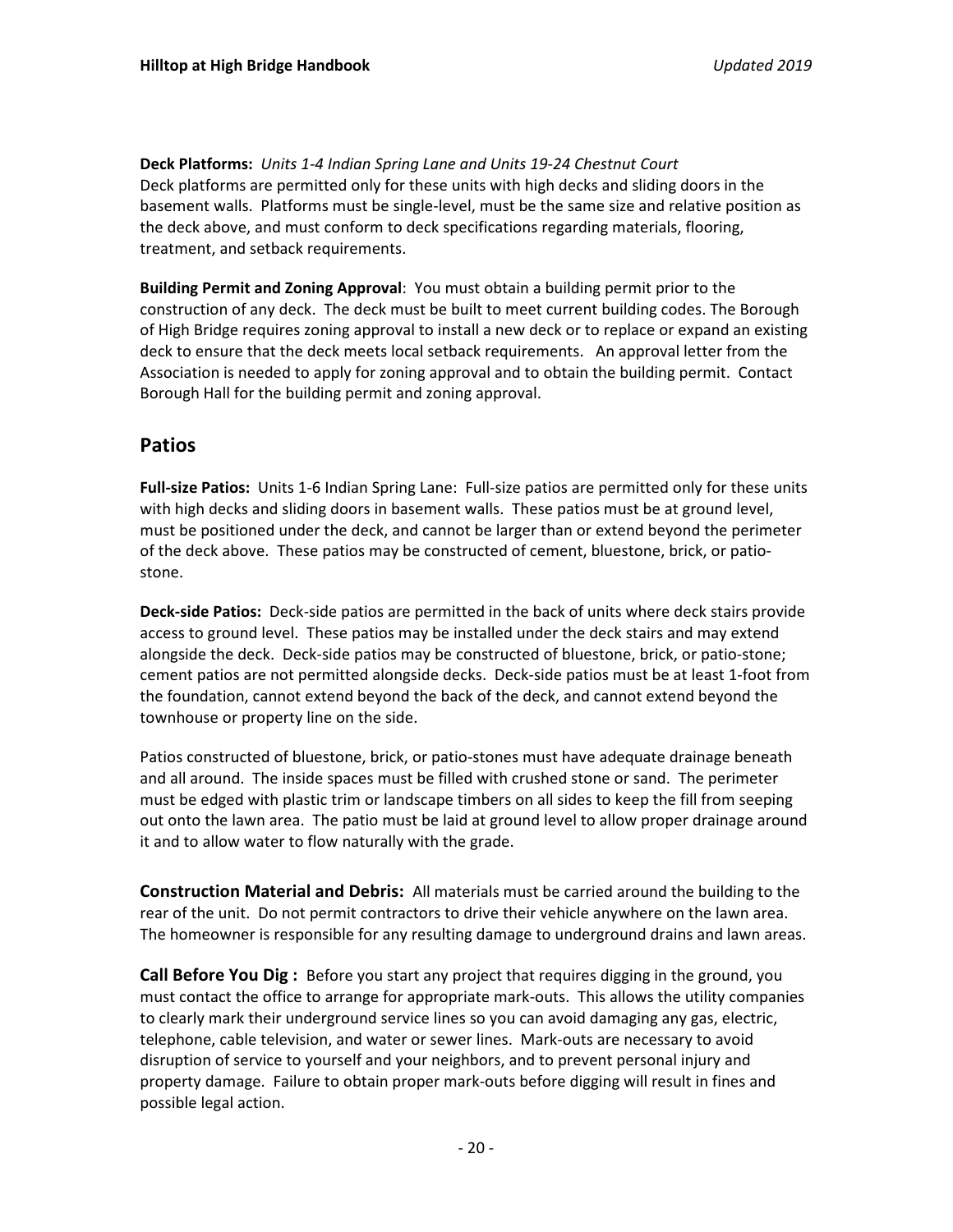# Landscaping Standards

Trees, shrubs, and garden beds are permitted. The Board of Trustees may restrict the selection and location of trees that may be planted on Hilltop property. The Association landscaper prunes all shrubs and trees.

#### Garden Beds

Front Garden: Each unit has a garden bed on both sides of the front stoop. Front beds must be at least 4-feet deep and may extend as far as but not beyond the porch. Corner beds of end units may be larger with Association approval.

Side Garden: A garden may be planted 4-feet deep along the side of an end unit.

Back Garden: A garden may be planted behind the unit. It must run parallel to the unit wall or the perimeter of the deck, and may not be more than 4-feet deep.

The Homeowner must maintain their garden beds in a neatly landscaped manner. All shrubs and plantings must have a healthy appearance.

Front and side garden beds may be bordered with 4x12-inch nursery stone in brown-, red-, or tan-colored wall stone to match existing borders in front of the same building. Back gardens around decks may be bordered with landscape timbers or nursery stone. With approval, extralarge natural architectural rocks may be used to edge beds around the deck. Homeowners must maintain their own garden borders. Garden borders must provide adequate drainage in the bed and away from the foundation. If drains are installed, the pipes must be placed inconspicuously and cannot extend beyond the border face.

To apply for a new garden bed or border, submit a sketch that shows the size and placement of the bed relative to the building and deck/patio within the property lines.

Older overgrown shrubs and groundcovers may cause beds to encroach on lawn areas over time. Renewed beds must be set back to meet landscaping standards for garden bed depth.

Keep rocks, stones and ornaments off the lawn area and away from the edges of trees and beds. Lawnmowers can pick up rocks and toss them out with great force, causing breakage to windows and doors. If stones are used as top filler in gardens, the bed must be edged with a minimum 4" hardscape border (timbers or nursery blocks) to keep the stones within the bed.

Fencing and netting are not permitted around or in any garden bed or planting. Trellises are not permitted in any garden bed in front of or at the side of the building; trellises are allowed in back garden beds around decks and should be secured to the deck structure.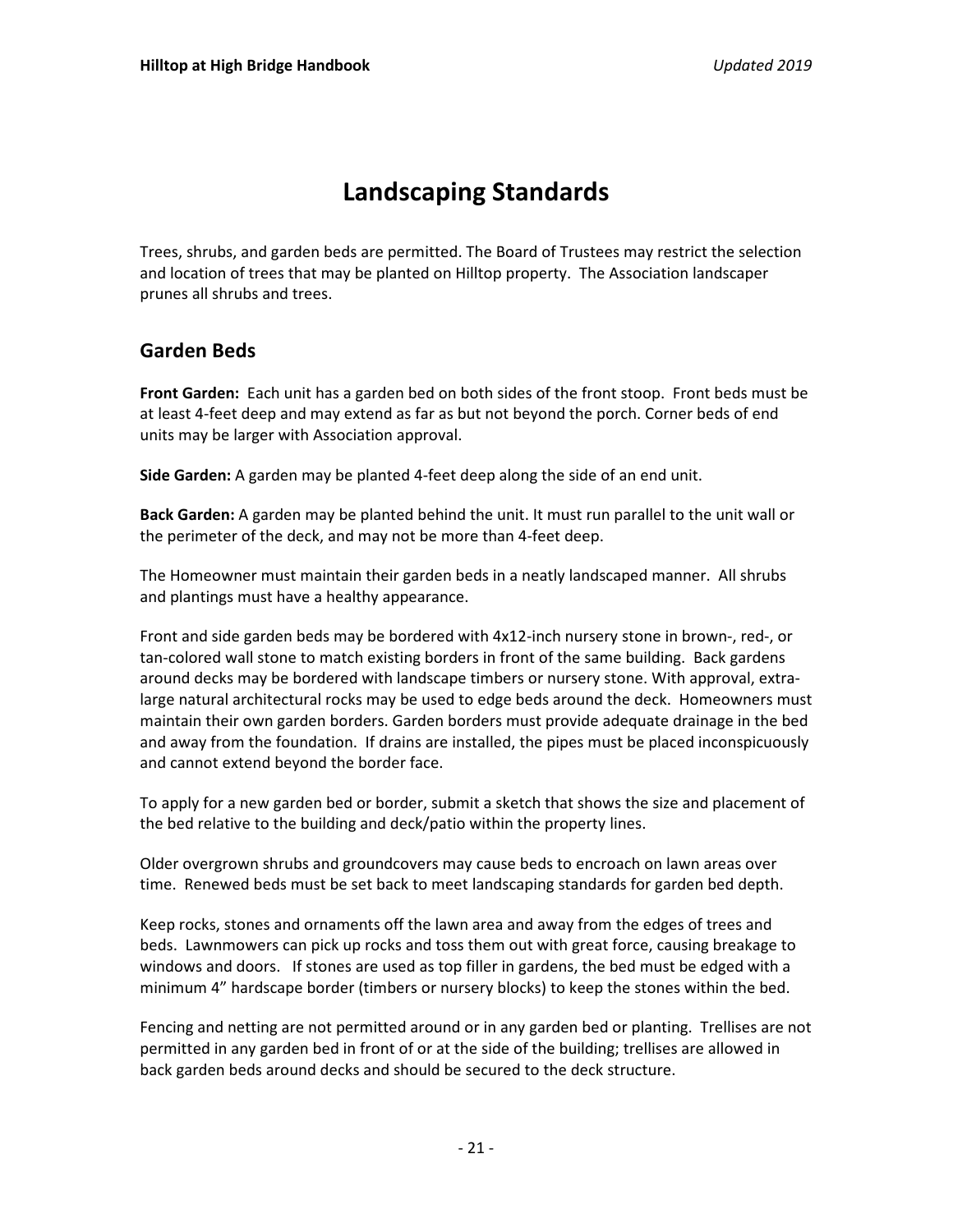Planter boxes are not permitted directly on the ground or in the garden beds. Planter boxes are allowed only on the deck or patio floor.

# Plantings

Ornamental trees and evergreens may be planted by the Association at the discretion of the Board of Trustees. Homeowners may not plant trees in the garden beds or in the lawn areas without prior approval.

Shrubs, flowers and non-invasive groundcovers may be planted in the front garden bed as well as in approved beds in the back or side of each unit. Do not plant flowers or groundcovers in the tree saucers. Invasive spreading plants, especially bamboo, are not permitted anywhere on Hilltop grounds. Vegetable gardens are restricted to containers on the deck, not in the ground.

# Tree Care and Preservation

All trees on Hilltop property are cared for and maintained by the Association for the common aesthetic and ecological benefit of the community. The Association is responsible for pruning, shaping, and otherwise caring for all trees on Hilltop property and for keeping trees healthy and in a good state of preservation. The Board of Trustees shall determine the extent and schedule for tree pruning, and may consult with a qualified professional for advice on proper tree care and maintenance.

- Tree saucers in the lawn areas are edged, mulched, and maintained by the landscaper for the Association. Do not place flowers, groundcovers or ornaments in a tree saucer, and do not edge the saucer border with rocks or other materials.
- Trees may not be pruned or its branches removed without the prior written approval of the Board of Trustees. All pruning must ensure proper weight distribution of the branches for stability and must be performed by a qualified professional.
- Trees shall not be removed without just cause. The Association may arrange to remove a tree if: (a) the tree is dead, diseased or dying; (b) the tree is causing damage to a building on Hilltop property; (c) a tree poses a threat to the safety of residents or property.
- Trees may not be cut down without prior written approval of the Board of Trustees. In addition, the Borough of High Bridge tree ordinance prohibits the removal of mature trees (depending on size) without a permit, and provides the Borough control over clear-cutting and wholesale removal of older specimen trees.
- Any homeowner, tenant, or guest who causes damage to a tree that result in the loss of that tree shall be subject to the same penalties for unauthorized tree removal.
- If a tree is removed from the front lawn of a townhouse unit, the stump must also be removed and the lawn area must be reseeded for grass if another tree is not planted.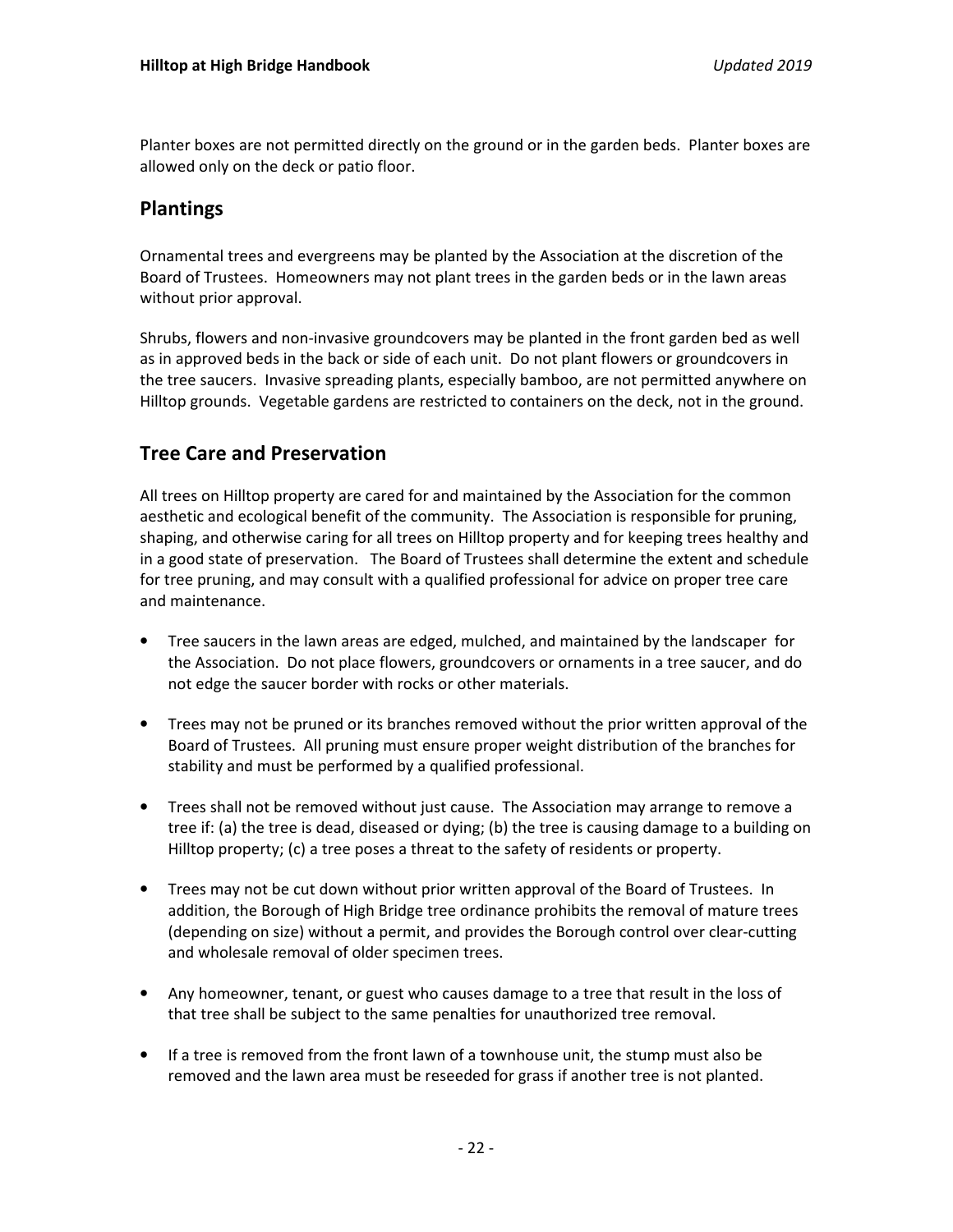• If a fallen tree rests on a vehicle or townhouse unit, the homeowner or their insurance carrier must arrange to have the tree removed from the homeowner property. The Association is responsible for removing trees from common property.

Call Before You Dig: Before you start any project that requires digging in the ground, you must contact the office to arrange for appropriate mark-outs. This allows the utility companies to clearly mark their underground service lines so you can avoid damaging any gas, electric, telephone, cable television, and water or sewer lines. Mark-outs are necessary to avoid disruption of service to yourself and your neighbors, and to prevent personal injury and property damage. Failure to obtain proper mark-outs before digging will result in fines and possible legal action.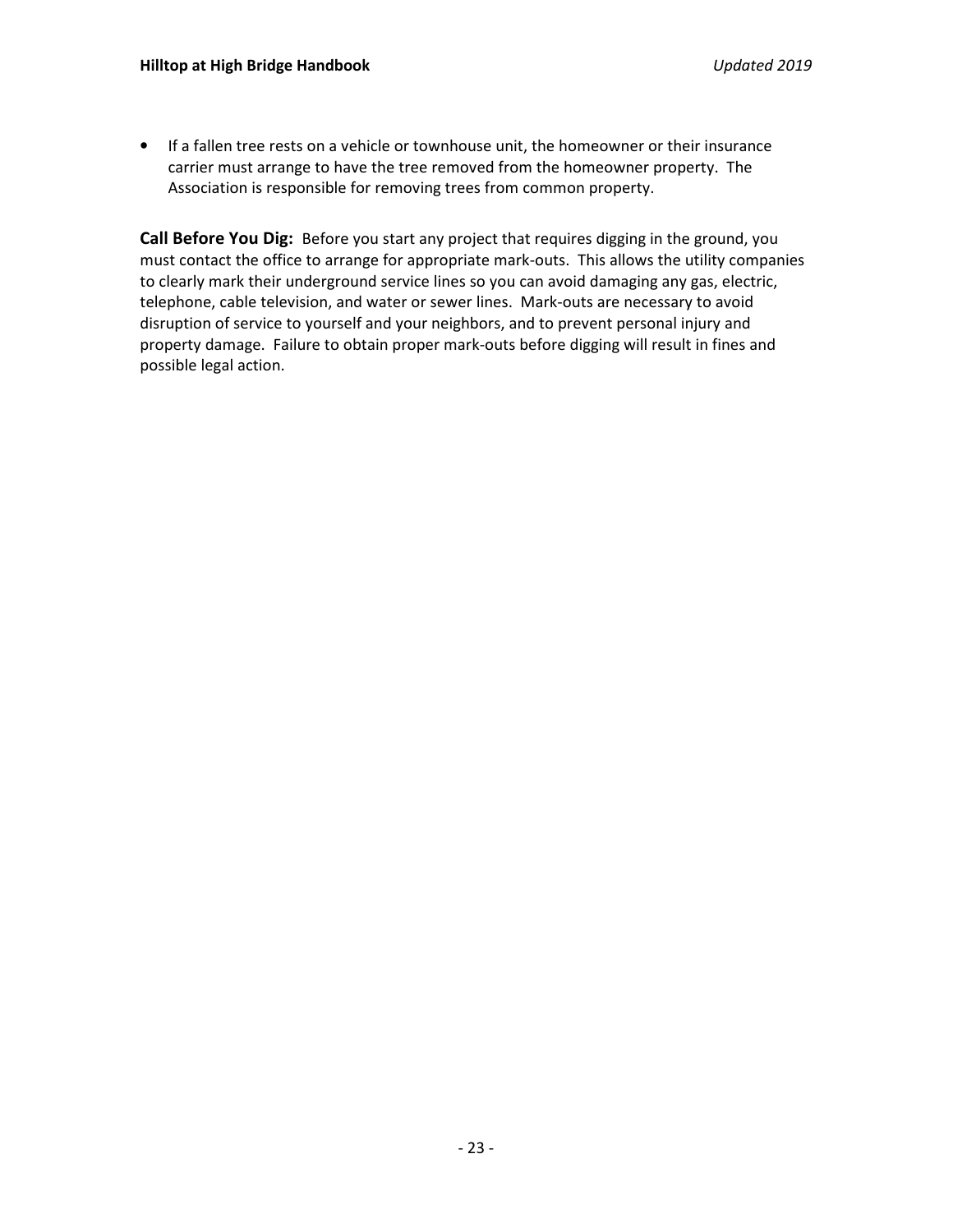# Rules and Regulations

#### Conformance and Violations

- Homeowners and household members, tenants, guests, and employees shall conform to and agree to abide by these Rules and Regulations.
- Any owner who violates these rules will be notified in writing by the Property Manager, and will be given ten (10) business days to correct the violation. After that period, or for repeated violations, the Board of Trustees may take an appropriate course of action and may levy fines against the homeowner (see Fines and Notice of Violations).
- Homeowners shall be held responsible for the actions of their minor children and their tenants and guests. Any damage to any portion of the property caused by pets, minor children of homeowners and their tenants and guests shall be repaired at the homeowner's expense.
- Homeowners or tenants shall not send any employee of the Board of Trustees away from the property, nor shall the owner or tenant make any demands of said employee for service not authorized by the Association.
- Homeowners shall not do or permit tenants and guests to do anything that will conflict with the laws relating to fires or the regulations of the Fire Department, and shall not permit or engage in any activities that could potentially create a fire hazard.

### Payments

- Payment of Fees, Assessments and Fines is incorporated into these rules and regulations.
- Each homeowner is responsible for the payment of all fees and assessments applied to their account.

### **Occupancy**

- Residential units shall be occupied and used only for single-family residential purposes. Homeowners are required to provide current emergency contact information on file with the Association.
- Do not use an attic or a basement as a permanent sleeping area.
- Do not obstruct or use the walkways in front of the buildings, entrances and roads for any purpose other than for ingress to and egress from the buildings.
- Homeowners must keep current emergency contact information on file with the Association. Additional information is required for tenants in rental units.
- A Continuing Certificate of Occupancy is required upon the sale of a unit and the transfer of title or the change of tenant occupancy (rental units). This ordinance allows the Borough of High Bridge to inspect properties to ensure they meet basic health and safety codes.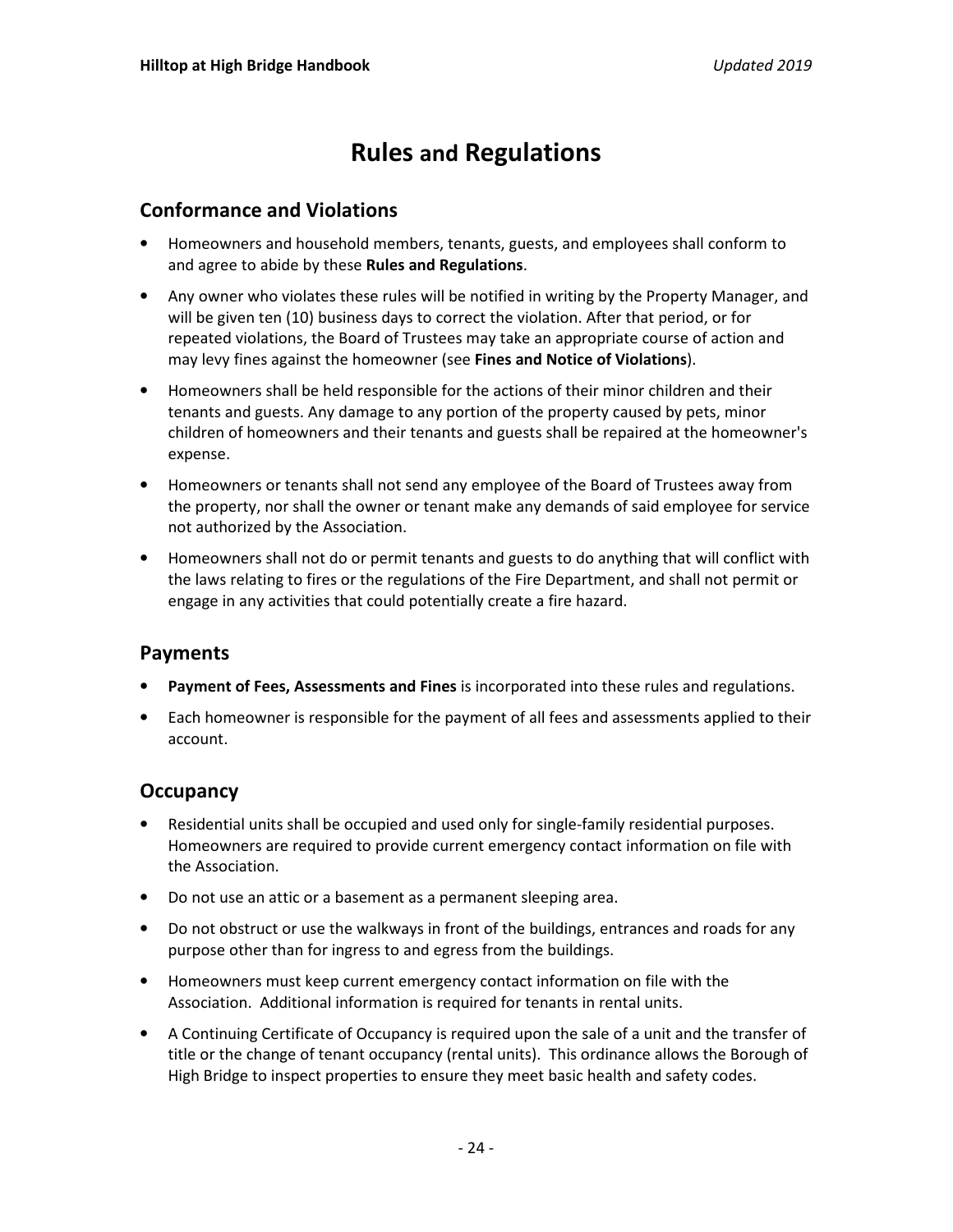#### Insurance

- Each homeowner must carry full replacement cost hazard insurance to cover any damage to the exterior and interior of the unit. Each homeowner must send proof of insurance to Management every year.
- The Association is not responsible for property damage incurred in a natural disaster (such as a tornado or hurricane), from a common element (such as a fallen tree or burst water main), or from work performed by the homeowner, tenant, guest or an independentlyhired contractor.
- The Association is not responsible for removing a fallen tree from any portion of the building or vehicles. Homeowner's insurance must cover tree removal and any resulting property damage.

#### **Maintenance**

- Ownership and Responsibilities is incorporated into these rules and regulations.
- Each homeowner is responsible for maintaining the unit accordingly, and shall keep the unit in a good state of preservation and cleanliness. If the homeowner does not properly maintain the exterior of the unit, the Association may perform the work and assess the homeowner for the cost.

### **Architecture**

- Architectural Standards are incorporated into these rules and regulations. The homeowner shall adhere to these standards when making home improvements and repairs.
- The homeowner must obtain written approval of the Board of Trustees before making any structural and architectural changes.
- The homeowner is responsible for the cost of repairs to resolve any problems caused by or associated with their construction projects.

### Building Exterior

- One exterior decoration and one flag are permitted on the front of each unit. Decorations should be of a reasonable size, not to exceed 14x14-inches. Seasonal decorations should be removed within one (1) month of the holiday. Do not hang or display any other items (except house number and light) on the front of the unit.
- Do not modify the exterior of the unit in any manner without the prior written approval of the Board of Trustees.
- Do not install, affix, paint on, or expose any sign, notice, advertisement, illumination or projection out of the windows or on the exterior of the building. (One "For Sale" or "For Rent" sign is permitted in the front garden bed.)
- Do not attach or hang wires, cables or aerials on the exterior of the unit. All wiring (telephone, cable, satellite dish) must be run through interior walls.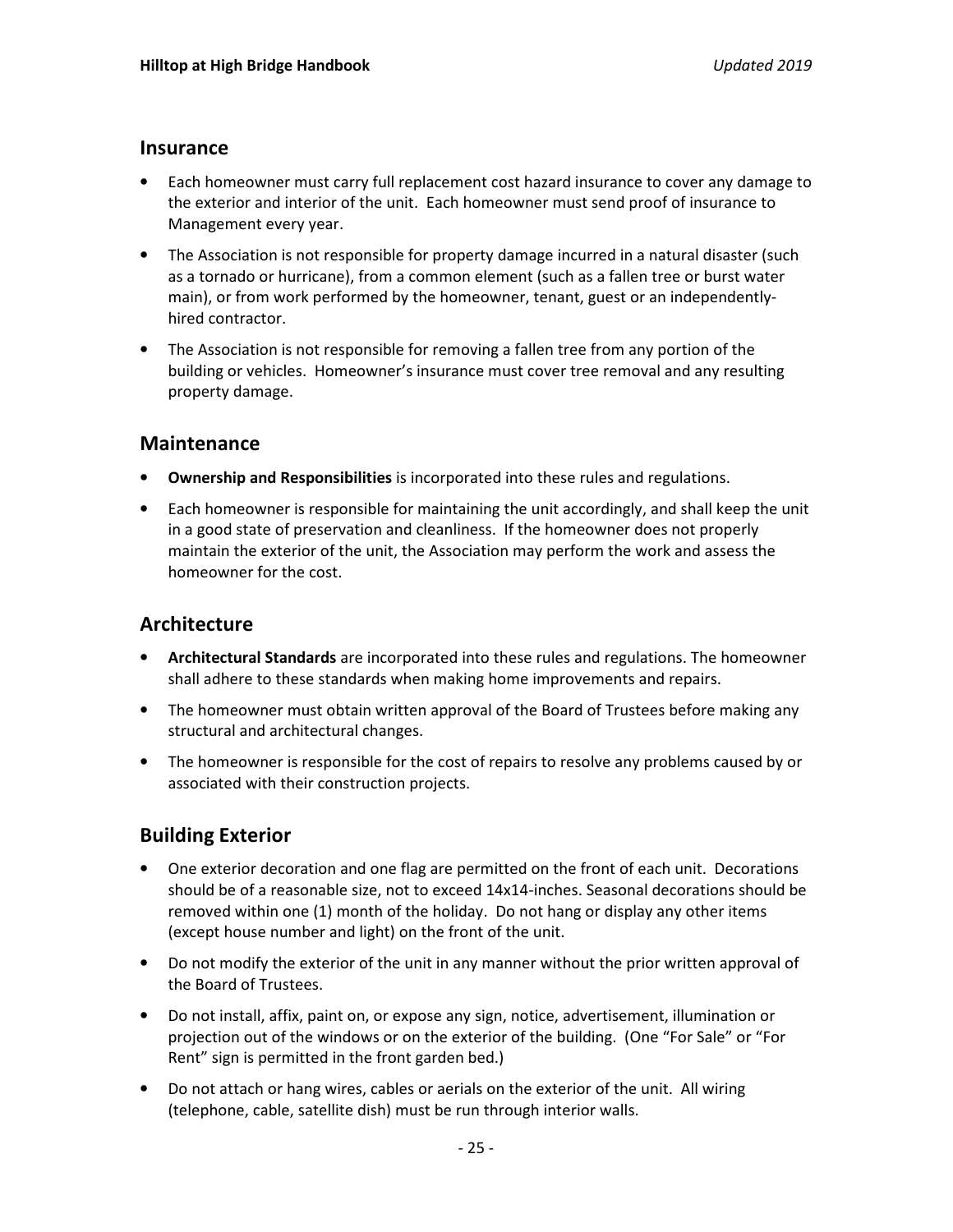### Landscaping

- Landscaping Standards are incorporated into these rules and regulations. The homeowner shall adhere to these standards when making any landscaping changes.
- The homeowner must obtain written approval of the Board of Trustees before making any changes to the grounds or gardens or that affect drainage in any way.
- The homeowner is responsible for the cost of repairs to resolve any problems caused by or associated with their landscaping projects.
- Homeowners shall not commence any digging, earth moving or regrading operations of any nature whatsoever without first notifying the Property Manager. This measure is necessary to protect against inadvertent disruption of surface drainage, underground services and creation of a nuisance to other property owners.
- Do not use salt on front walks or stoops, as it will damage the surface and the surrounding lawn area. Instead, use other melting agents or use grit for traction.

# Parking

- Each unit is assigned one (1) space in front of or near the unit. Assigned spaces are clearly marked with the unit number.
- All vehicles parked on Hilltop property must be properly state-registered, insured, and carry a valid license plate and current inspection sticker.
- All resident vehicles must be registered with the Association.
- Park vehicles only in designated parking spaces. Do not parallel park along any curbside on Hilltop roads or along trash fences and islands. Do not park in any way that will block access to a fire hydrant, to the driveway or to another parking space.
- Do not allow household members, visitors or employees to park in a numbered space assigned to another unit.
- Make arrangements to park additional vehicles so as not to inconvenience other residents. Overflow parking is available on adjacent Borough roads (Berrywood Lane and Michael Lane), except when roads are covered with snow.
- Do not store unused vehicles anywhere on Association property.
- Do not park campers, boats, trailers, plows or trucks larger than 3/4-ton or with more than one rear axel on Association property. No dump trucks, tow trucks, welding trucks, rack trucks or cube trucks. No exposed tanks or construction equipment.
- Do not store motorcycles or dirt bikes in the rear of or at the side of the building. Licensed motorcycles must be parked in legitimate parking spaces.
- Do not store sporting equipment and bicycles in the parking spaces.
- Do not use the parking areas or roadways for sports or playground activities.
- Do not allow engine oil or other fluids to leak onto the parking space. All vehicles must be kept neat, clean, in good running condition and free of damaged components.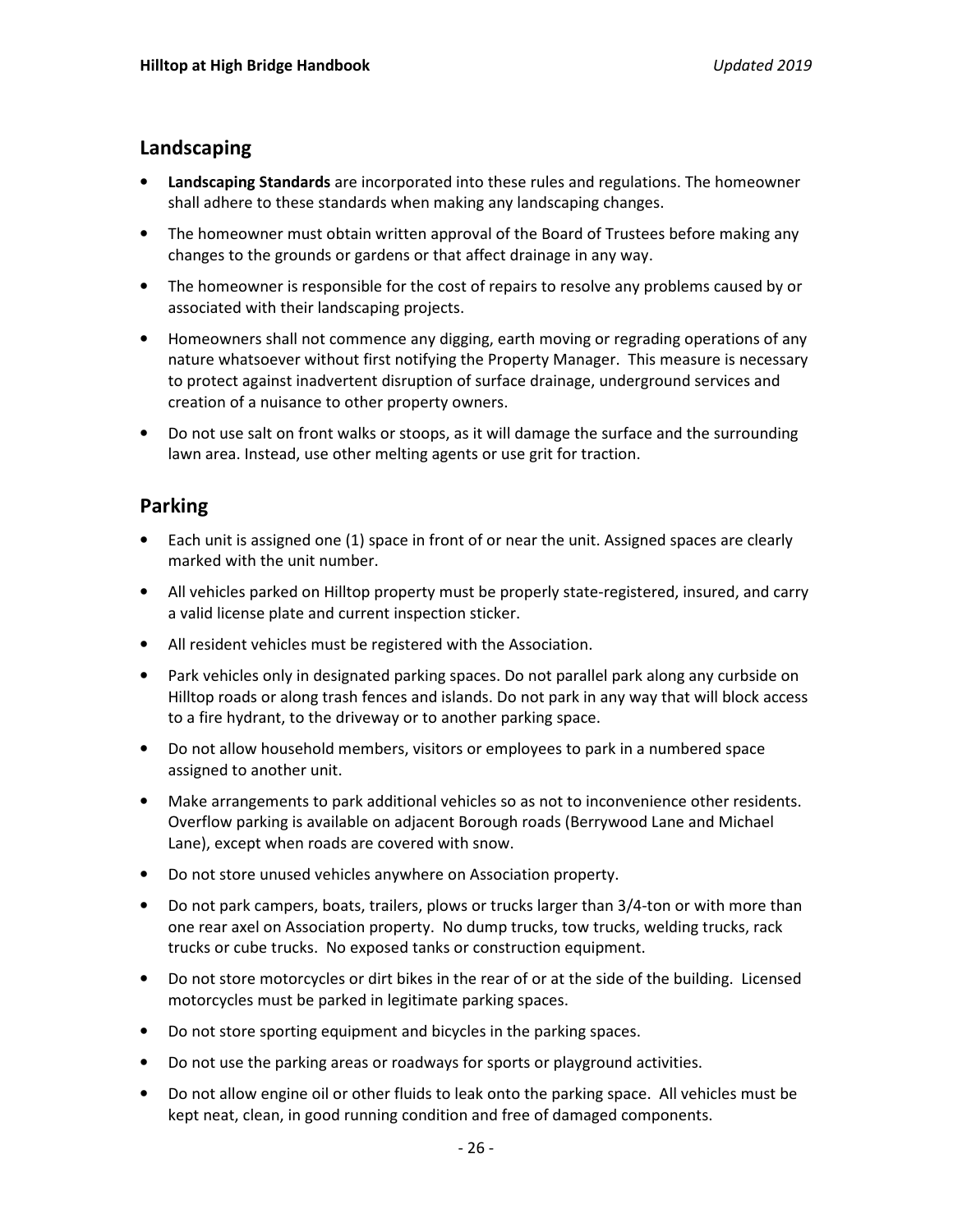• Repeated violations will be reported to the High Bridge Police Department, and the vehicle will be towed away at the owner's expense.

# Use and Storage of Personal Property

- Do not use the exterior of the unit for storage. Keep all items stored within the unit or on the deck. Any items stored on the deck must be kept in a neat manner. If the area under the deck is used for storage, the bottom of the deck must be framed with a lattice blind (see Decks under Architectural Standards).
- Do not leave sporting equipment, lawn and patio furniture, toys, bicycles, and other equipment on the lawns, in the garden beds, or within the sidewalk and parking areas. The lawn area must be kept free of all personal property to facilitate lawn-mowing, landscaping and other services. The Association and its employees will not be held responsible for damage to personal property left on the lawn areas.
- Stationary recreational equipment (nets, hoops, ramps) and unlicensed motorized equipment (dirt- or mini-bikes, ATVs, go-carts, power-scooters) cannot be used on Hilltop property.
- Non-motorized equipment (bikes, skates, scooters, wagons) should be used primarily on sidewalks for the safety of riders and motorists alike.
- Ball sports are not permitted in the roadways and parking areas or within 20-feet of the buildings and decks.
- Seasonal furniture (tables, chairs, benches, gliders) may be used on the deck or patio only. Furniture items are not allowed on the ground or in garden beds. A bench may be placed within a 4-foot perimeter around the deck with Association approval.
- Do not use swimming or wading pools on the sidewalks or lawn area as they will damage the turf and interfere with the landscaping services. Pools are only allowed on the deck or patio and may only be filled to a height of 10". Pool water must be drained and emptied under the deck or into the street, so no water runs into neighboring property.
- Hot tubs and Jacuzzis are not permitted on the grounds or on decks or patios.
- Do not hang clothes outside.
- Birdbaths are not permitted anywhere. Bird feeders and bird houses are not permitted in the front of the buildings.
- Garden hoses must be wound and stored inconspicuously at the front and rear.

### Storage and Disposal of Refuse and Debris

- To enter the trash fence, use the side access door to deposit trash in the dumpster. (Front doors are used for garbage collection only.)
- Place bags of household garbage in the dumpster. If the dumpster is full, try another dumpster nearby. Do not load the dumpster with cardboard boxes; instead, break down boxes for recycling. Do not place any garbage or boxes on the ground.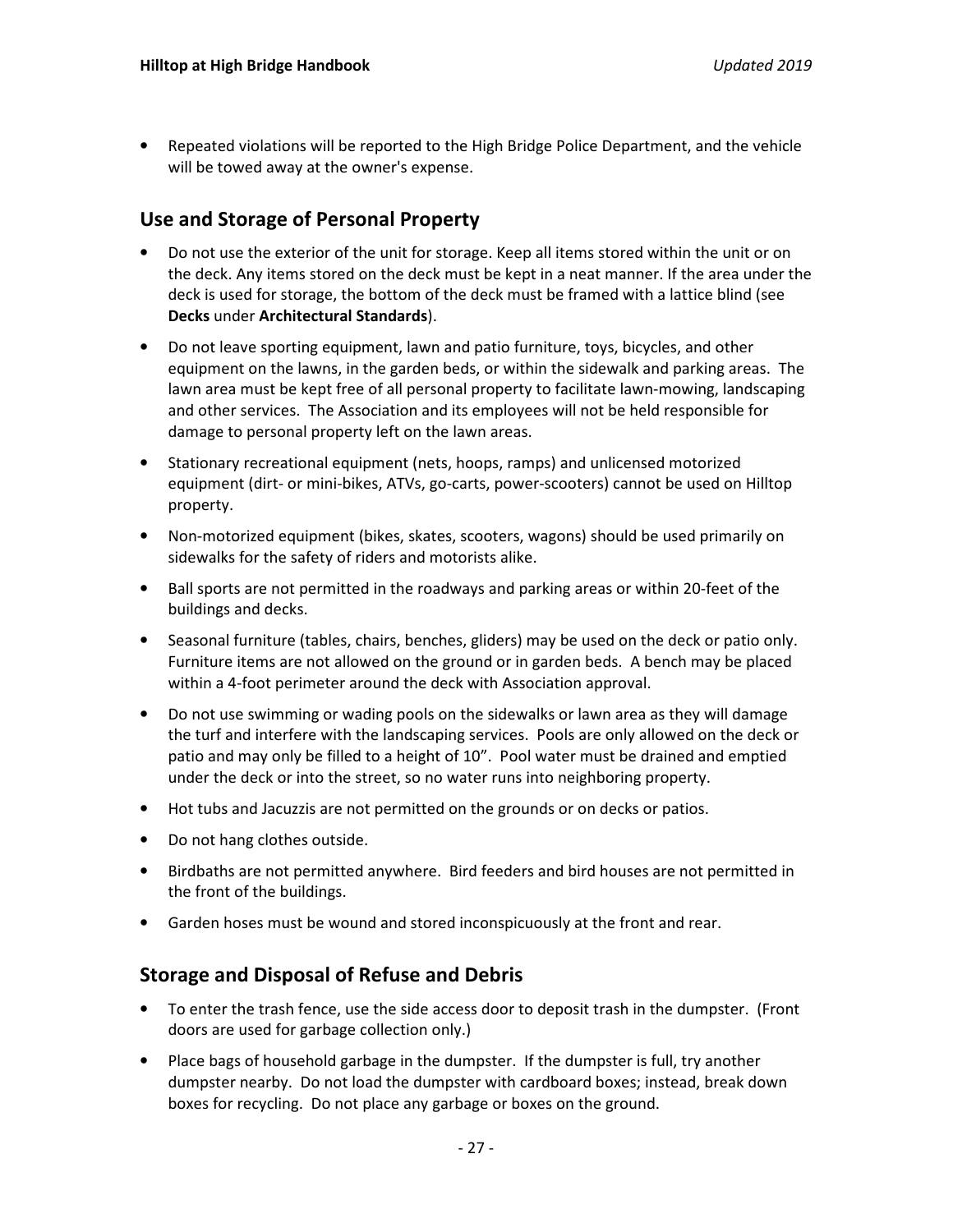- Contact the Property Manager to arrange for disposal of bulk and cleanup items. Place approved items outside the dumpster the evening before scheduled pickup, but do not block access to the dumpster in any way.
- Properly dispose of construction debris, hazardous materials and appliances containing Freon (fridge, freezer, A/C) at the Hunterdon County Transfer Station.
- Do not put cans of paint in the dumpster. To dispose of paint cans, leave the lid off to allow the paint to dry in the container, and then dispose of the can as a bulk item.
- Do not place or store recyclable material, plastic bags, cardboard boxes, or any other refuse in or around the enclosures or outside the unit.
- Do not allow contractors or delivery personnel to deposit debris or boxes in the dumpsters. Make sure all materials are disposed of properly.
- Composting is not permitted. Do not throw or bury edibles and food waste outside where they may attract vermin or be consumed by pets or other animals.
- Recyclable material must be sorted and tied according to Borough specifications. Place all recycling in front of the unit in time for scheduled curbside collection.
- Dumping is prohibited on Association property or anywhere in the Borough of High Bridge. Violators will be severely fined and reported to the State of New Jersey for illegal dumping.

#### Noise and Nuisances

- The homeowner shall not make or permit any noises that will unreasonably disturb or annoy the occupants of any other unit.
- A contractor or workman employed by a homeowner shall not be permitted to do any work in the unit (except emergency repairs) before 8:00 AM or after 7:00 PM.
- The homeowner shall not do or permit tenants or guests to do anything that will unreasonably interfere with the rights, comforts or conveniences of other residents.
- The homeowner shall not allow sports-related activities to interfere with ingress to and egress from the roads and parking areas or to cause damage to the buildings, gardens or vehicles parked on Association property.
- Do not allow children to climb trees or cause damage to trees, shrubs, or plantings.
- The speed limit on all Association roads is 15 MPH, including access to and from Berrywood Lane. The homeowner, tenants, and guests must observe the speed limit to ensure the safety of residents and children. Violators will be severely fined and reported to the High Bridge Police Department.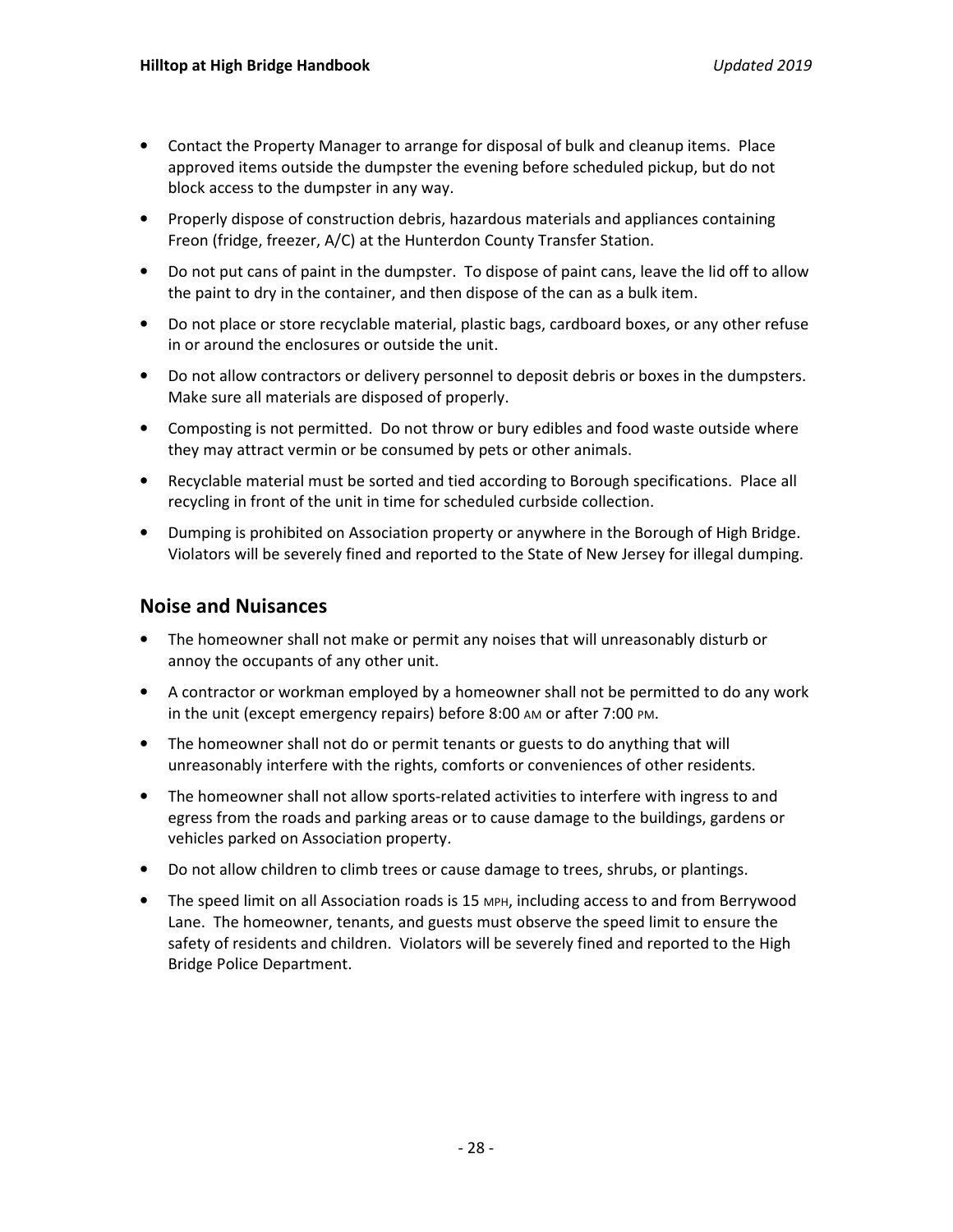#### Pets

- Do not allow pets to run loose in a way that disturbs other residents.
- Do not allow pets to urinate or defecate on the front or back lawn of another unit or on common ground around the buildings. Owners who allow their pets to void on their own property must immediately clean up after their pets. Dogs can be walked in the wooded area along Berrywood Lane and Michael Lane.
- Do not leave dogs tied up to trees or any other element on common property. Do not leave dogs unattended outside without the homeowner or resident being present.
- Sheds, pens, doghouses, or dog runs of any kind are not permitted behind units or anywhere on Association property.

## Wildlife

- Do not attract or feed any non-domesticated mammals (such as deer, bears, and squirrels). Bird feeding is permitted with some restrictions.
- Do not place bird feeders or bird houses anywhere (trees, lawn, siding, garden bed) in the front of the building facing the parking area. Bird feeders may be placed in a wooded area and at the side or rear of the building provided it does not interfere with landscaping services. The area under a bird feeder must be kept clean.
- Only use birdseed in feeders. Do not use any edibles (even bread or fruit) in feeders or on the ground that may attract vermin or be consumed by pets or other animals.

### Barbecuing

- All barbecuing must be done at the rear of the unit.
- Electric, charcoal, and natural gas grills may be used on the deck. Do not store grills anywhere on the lawn areas.
- Charcoal grills may be used on the lawn areas, but must be stored on the deck or patio when not in use.
- Do not dump hot ash or charcoal on the lawns or near firewood.
- Do not store lighter fluid on or under the deck.
- Gas grills with propane tanks are not permitted on Hilltop property. New Jersey Department of Community Affairs regulation prohibits the storage and use of propane tanks at any multiple-family dwellings (including apartments, condos, and townhouses). Violators will be fined by the Association and an additional fine may be levied by the High Bridge Fire Department, and homeowner insurance is voided in the event of a fire caused by a faulty propane tank.
- Do not store propane tanks anywhere on Hilltop property, inside or outside the unit.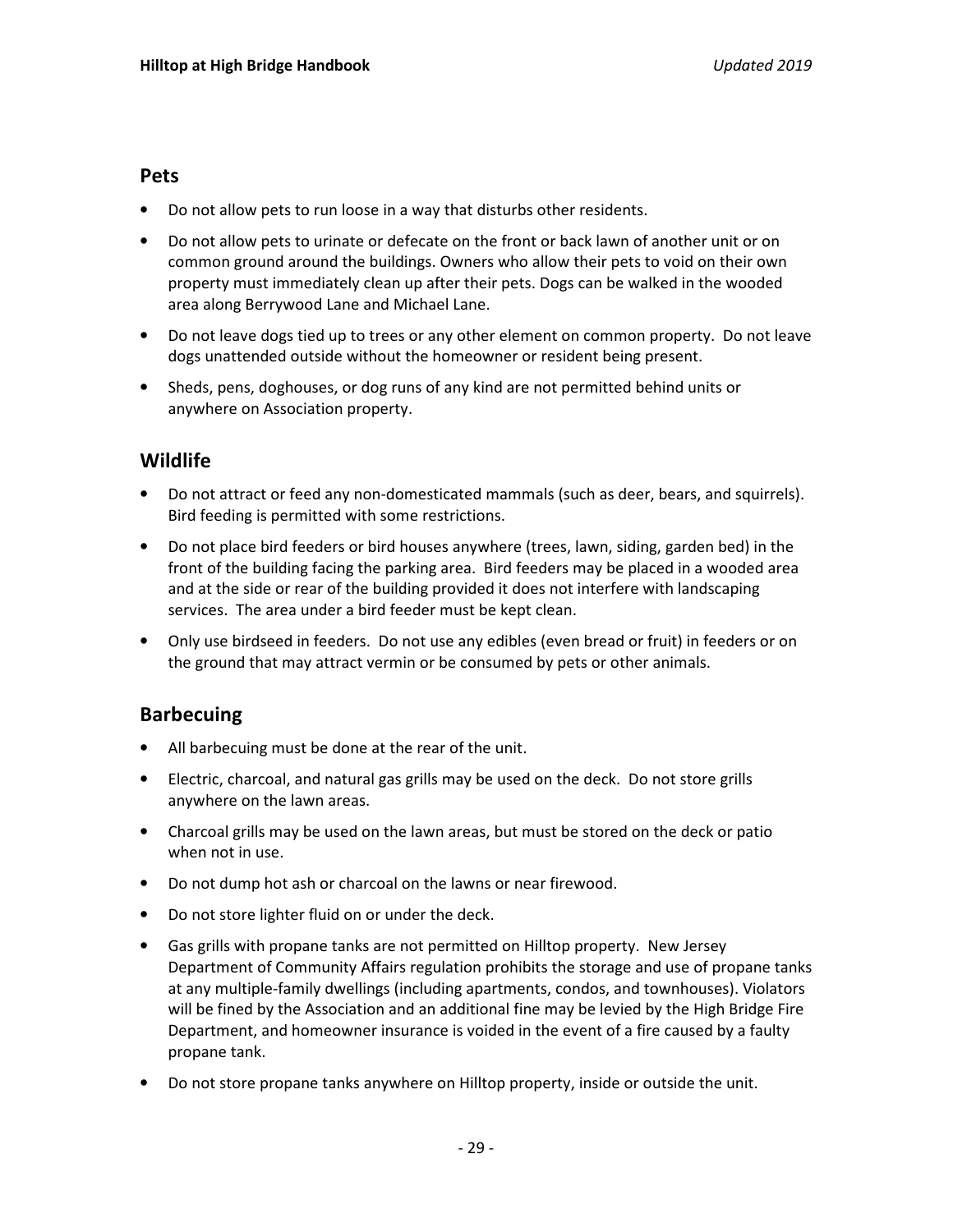## Storing Firewood

- All firewood must be stacked neatly behind the unit.
- Firewood cannot be stored directly on or under the deck, and must be placed at least one (1) foot away from the foundation to avoid the possibility of termite infestation.
- Use firewood rings to store wood on the deck or in basements to avoid insect problems.
- Do not burn green or unseasoned wood to avoid creosote build-up which may cause chimney fires. Do not burn construction debris or pressure-treated lumber as the resulting ash may contain toxic residues.

# Sale of Unit

- Only one (1) Real Estate FOR SALE sign may be displayed in the front of the unit. The sign must be placed in the garden bed. Signs are not permitted on the lawn, on the building or in the window.
- Each homeowner must notify the Property Manager when a contract for the conveyance of a unit is entered into and provide the names of the purchasers and their attorneys. The Property Manager will provide the purchaser with the status of assessments against the unit.
- A Continuing Certificate of Occupancy is required upon the sale of a unit and the transfer of title. This ordinance allows the Borough of High Bridge to inspect properties to ensure they meet health and safety codes. The homeowner must inform the Realtor of this requirement prior to closing.
- The purchaser must pay a Transfer of Unit Fee to the Association at or prior to closing. The new owner will receive an information package shortly after closing.

# Rental of Unit

- Only one (1) Real Estate FOR RENT sign may be displayed in the front of the unit. The sign must be placed in the garden bed. Signs are not permitted on the lawn, on the building or in the window.
- All investor owners must provide the Property Manager with a copy of the current lease for the rental unit. Leases must be for a minimum of one (1) year, and the entire unit must be leased to a single family.
- A Continuing Certificate of Occupancy is required before a new tenant can move in. This ordinance allows the Borough of High Bridge to inspect properties to ensure they meet health and safety codes.
- Contact information for both the investor owner and the tenant must be on file with the Property Manager in the event of an emergency.
- The homeowner is responsible for the actions of their tenants and guests. Make sure tenants are aware of and abide by the rules and regulations of this Association.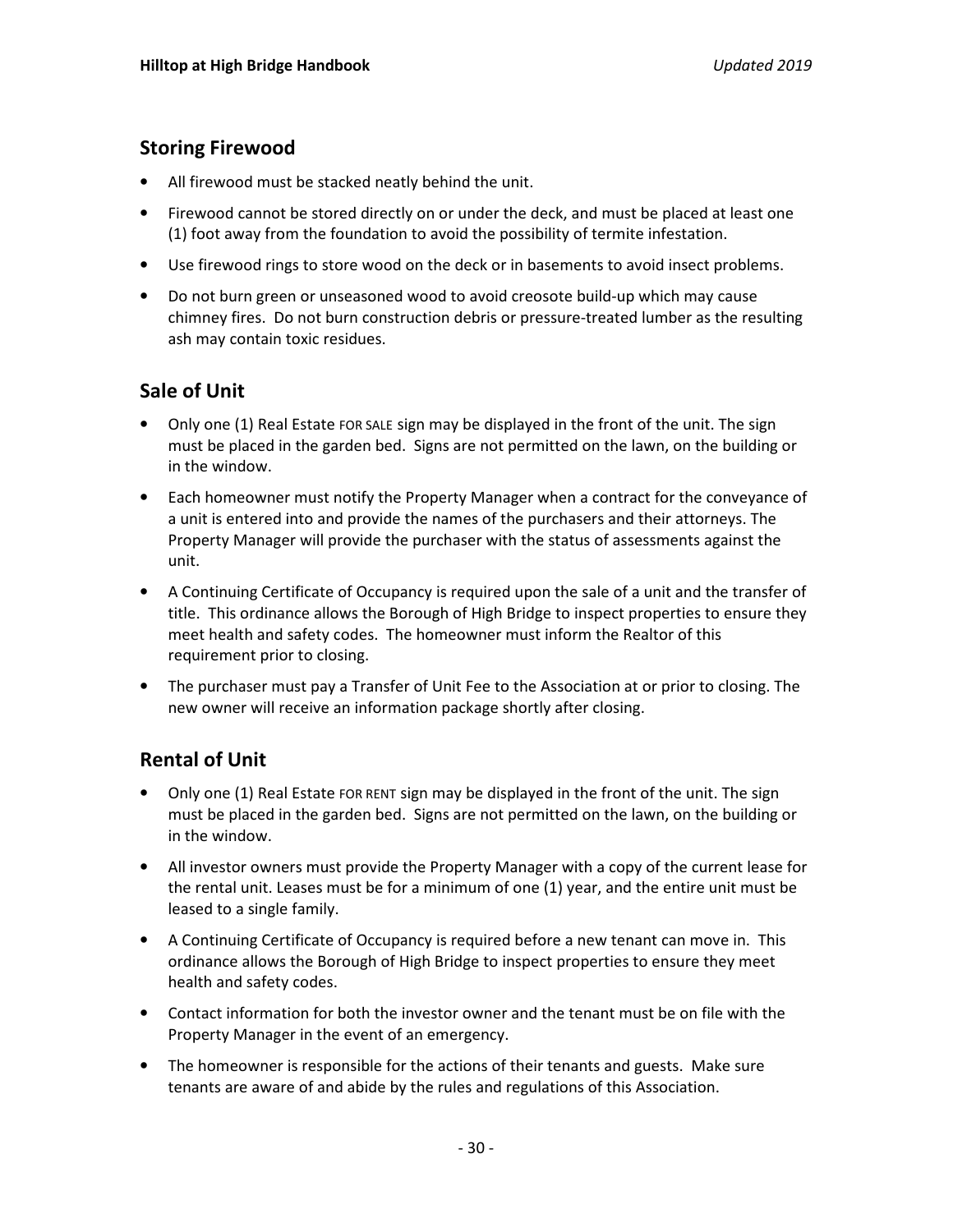## **Complaints**

- Requests for services and complaints regarding the management of the property or actions of homeowners and tenants must be reported in writing to the Association.
- Homeowners are asked to contact the Property Manager as a first course of action, rather than to contact Board members directly. All complaints and requests, even those initiated verbally, must be prepared in writing and mailed to the Association's correspondence address. Do not send correspondence with your payment; the bank will not forward it to the Association.
- The Association will not respond to anonymous complaints and vague accusations. The identity of the homeowner or tenant registering a complaint is kept confidential.
- If a homeowner feels the Property Manager is unresponsive, the homeowner must file a complaint in writing with the Board of Trustees and mail or deliver it to the home of one or more Board members.
- Unauthorized distribution of notices and letters are not permitted on mailboxes, doors, or vehicles without the prior written approval of the Board of Trustees. Homeowners who wish to take their concerns door-to-door must do so in person.
- Any homeowner may attend the Board meeting to obtain information or discuss problems with the Board of Trustees and the Property Manager.

# Amendments to Rules and Regulations

The Association reserves the right to make other reasonable rules and regulations or alterations to these rules and regulations that, in the judgement of the Board of Trustees, may from time to time be deemed necessary for the protection, safety, care, and cleanliness of the premises and the preservation thereof, and for the general comfort and welfare of the residents.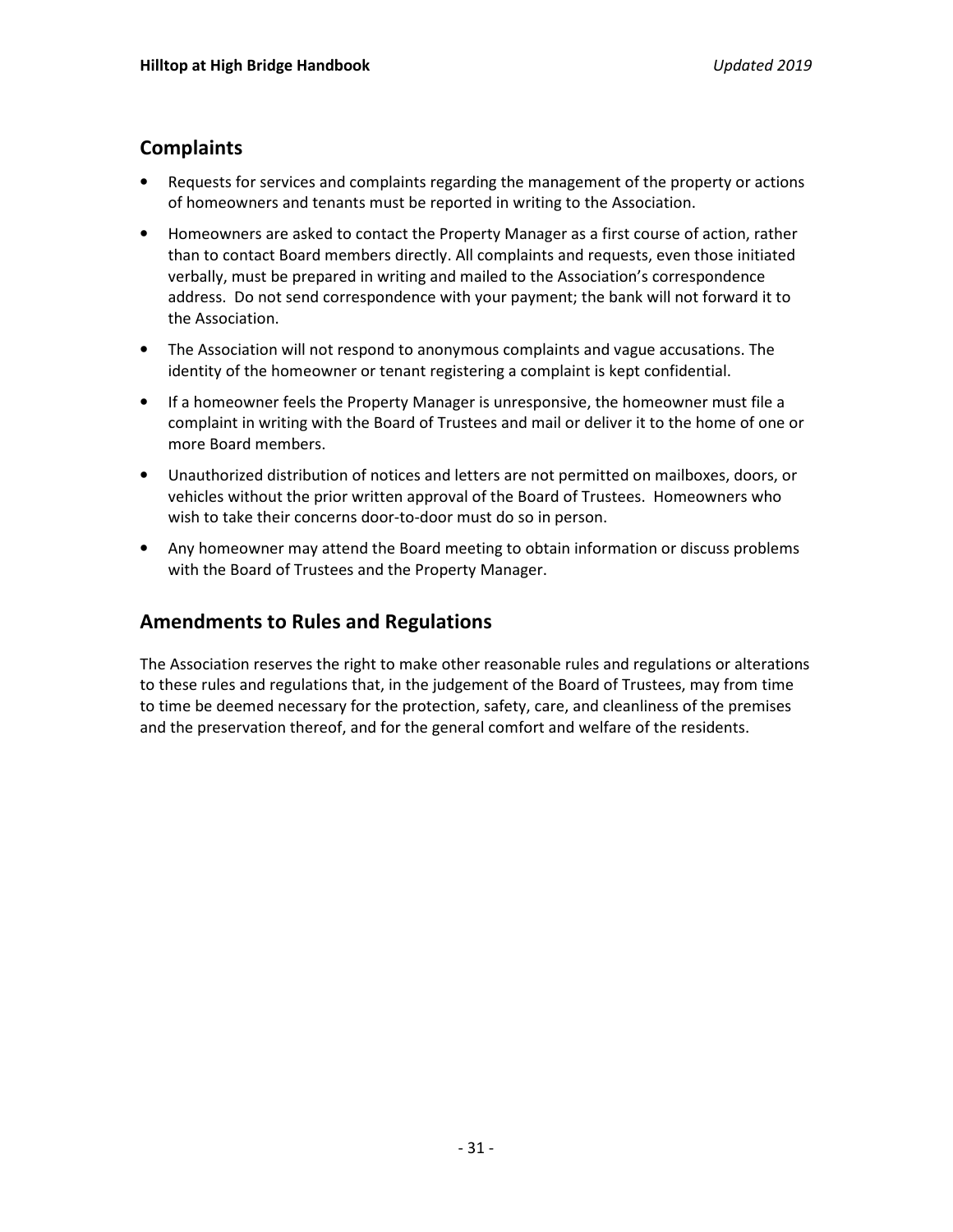# Fines and Notice of Violations

A Notice of Violation letter will be issued to any homeowner found in violation of the Rules and Regulations of the Hilltop at High Bridge Homeowners Association. This warning letter states the violation and may give the homeowner a fixed amount of time (usually 10 days) to correct the violation.

The Association may levy a fine against the homeowner and may take corrective action and assess the owner for any expenses incurred in the process. A warning letter will not be issued for repeated violations by the same homeowner.

| <b>Nature of Violation</b>                                                                                                                                                                                                                                                                                                                                                                                                                                                                                   | <b>Fines and Actions</b>                                                                                                                                             |
|--------------------------------------------------------------------------------------------------------------------------------------------------------------------------------------------------------------------------------------------------------------------------------------------------------------------------------------------------------------------------------------------------------------------------------------------------------------------------------------------------------------|----------------------------------------------------------------------------------------------------------------------------------------------------------------------|
| Unauthorized items attached to front of<br>building<br>Unauthorized items on lawn areas or in<br>roads<br>Improper storage of personal property<br>٠<br>Excessive or improper wildlife feeding<br>٠<br>Not cleaning up after dogs<br>$\blacksquare$<br>Improperly parked vehicles (except as noted<br>٠<br>below) or storing unused vehicle<br>Exceeding speed limit on private Hilltop<br>٠<br>roads<br>Attracting vermin, termites, or other pests<br>٠<br>Exposed cables, wires, or antennas on unit<br>٠ | \$25 for each offense<br>Not to exceed \$500 per type of violation<br>Assessed for cost of:<br>- removal of unauthorized item<br>- towing vehicle<br>- extermination |
| Park in front of or block access to fire<br>٠<br>hydrant or trash fence<br>Block access to parking spaces or driveway<br>٠<br>Improper or negligent maintenance of<br>٠<br>exterior of unit (railing, steps, deck, etc.)<br>Damage to any part of building exterior<br>٠<br>Improper storage and disposal of refuse<br>٠<br>Failure to properly dispose of bulk items and<br>٠<br>notify office to arrange for pickup                                                                                        | \$50 for each offense<br>Assessed for cost of:<br>- repairs<br>- towing vehicle<br>- proper removal and disposal of item                                             |
| Improper architectural modification (such as<br>$\blacksquare$<br>nonconforming windows, doors, deck, etc.)<br>Improper landscape modification<br>Failure to obtain approval for architectural<br>or landscape modifications<br>Unauthorized pruning of tree branches<br>٠<br>Unauthorized planting of trees or shrubs on<br>٠<br>common property                                                                                                                                                            | \$100 for each offense<br>Assessed for cost to replace or modify to<br>meet architectural or landscaping<br>standards                                                |

The following chart shows the violations and the fines and actions that may apply: